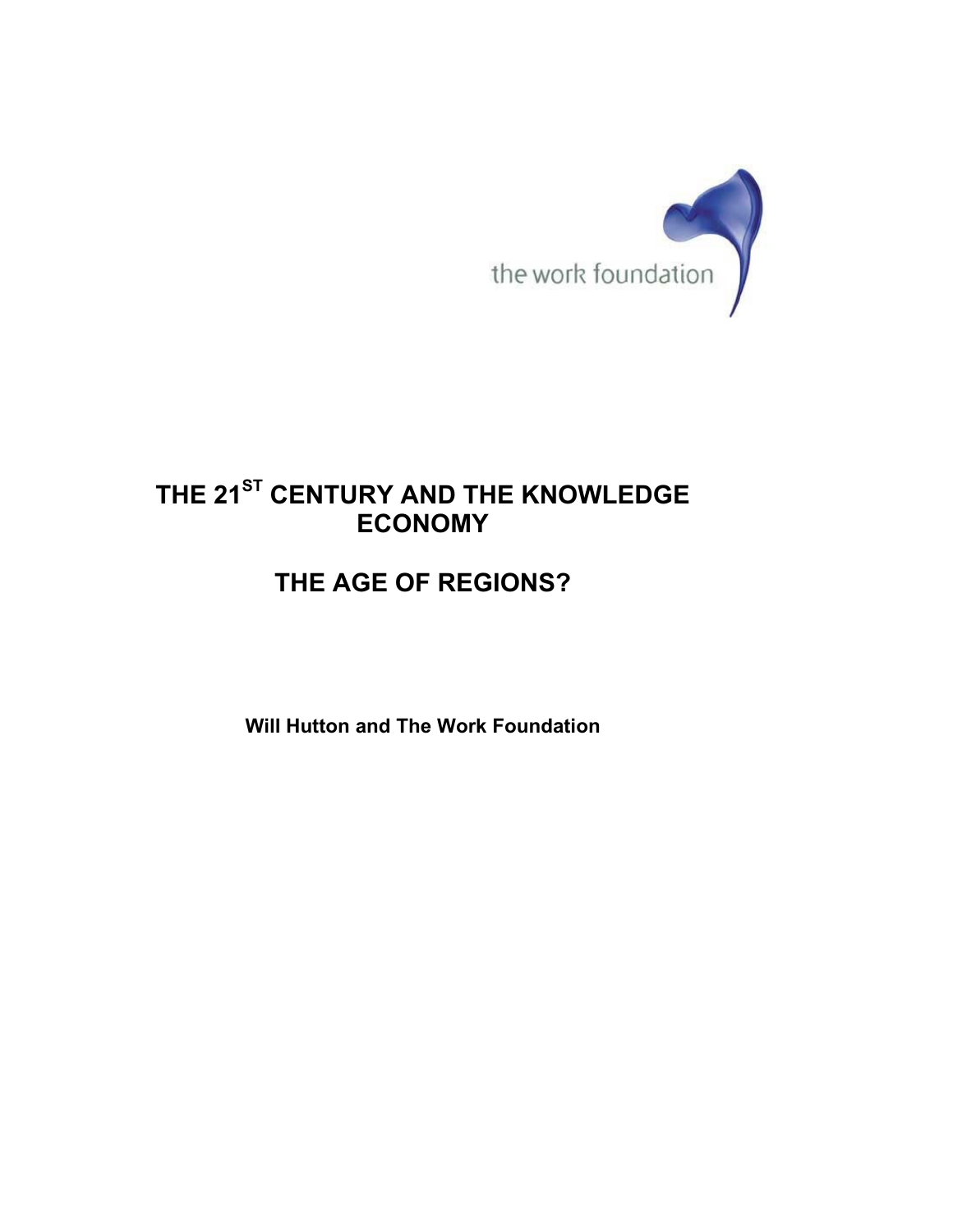# **1. Introduction**

The UK economy has undergone a powerful and profound shift over the last 30 years away from manufacturing towards the production of services as the primary source of wealth creation. The manufacturing sector has shrunk both as a proportion of total GDP and as the major creator of jobs – down from over 8 million jobs in 1979 to just over 3 million jobs today. Put simply there has been a fundamental shift in what we produce and how we produce it.

During the 1980s and 1990s Britain reformed and became more competitive predominantly through an ability to compete on price rather than quality. This 'low road' has reached its own dead end. The countries of Eastern Europe and East Asia, particularly China and India, have vast pools of cheap labour. Mass-market manufacturing will increasingly happen in the East. Moreover, as described below, markets are becoming more competitive and more global. In this new world the current UK economic model has a limited future: we need to reform and innovate. Without reform around a new policy agenda the UK economy cannot continue to grow at or above the current trend rate of  $2.25\% - 2.5\%$ 

The growth of the world economy offers the UK more opportunities for growth and development, but also creates more intense competitive pressures that intensify the need to reform. For European economies two factors emerge. The first is that if we all act together we can all benefit from reform and the second is that in this new world order the region is the organising unit for affecting change. Regions and city/regions will be the new mediators of the new economy – the knowledge economy.

The Regional Development Agencies have been given the responsibility for tackling the economic deficit of the English regions and being in the vanguard of change. The South East region has unparalleled advantages. It is the UK's one gIobal region. Its population of 8 million people produces nearly 16% of the UK's gross value added which amounts to more economic output than European countries such as Denmark, Norway or Greece. It exported nearly £30 billion of goods last year, the highest total of any UK region, and contributed nearly £18 billion to the UK exchequer. The number of VAT registered businesses is neck-and-neck with London as the highest in the UK. They also have a better chance of surviving in the medium term and enjoy relatively high levels of investment. These businesses have the highest proportion of product innovation and represent the densest clusters of technologically intensive firms anywhere in the UK.

The South East's airports – Heathrow and Gatwick – and major ports at Dover, Portsmouth and Southampton are the gateway to the UK for the peoples of Europe and the world.

Its has the highest number of working age people in work of any region – 80% - and they are relatively highly skilled with more than 17.5% of the total in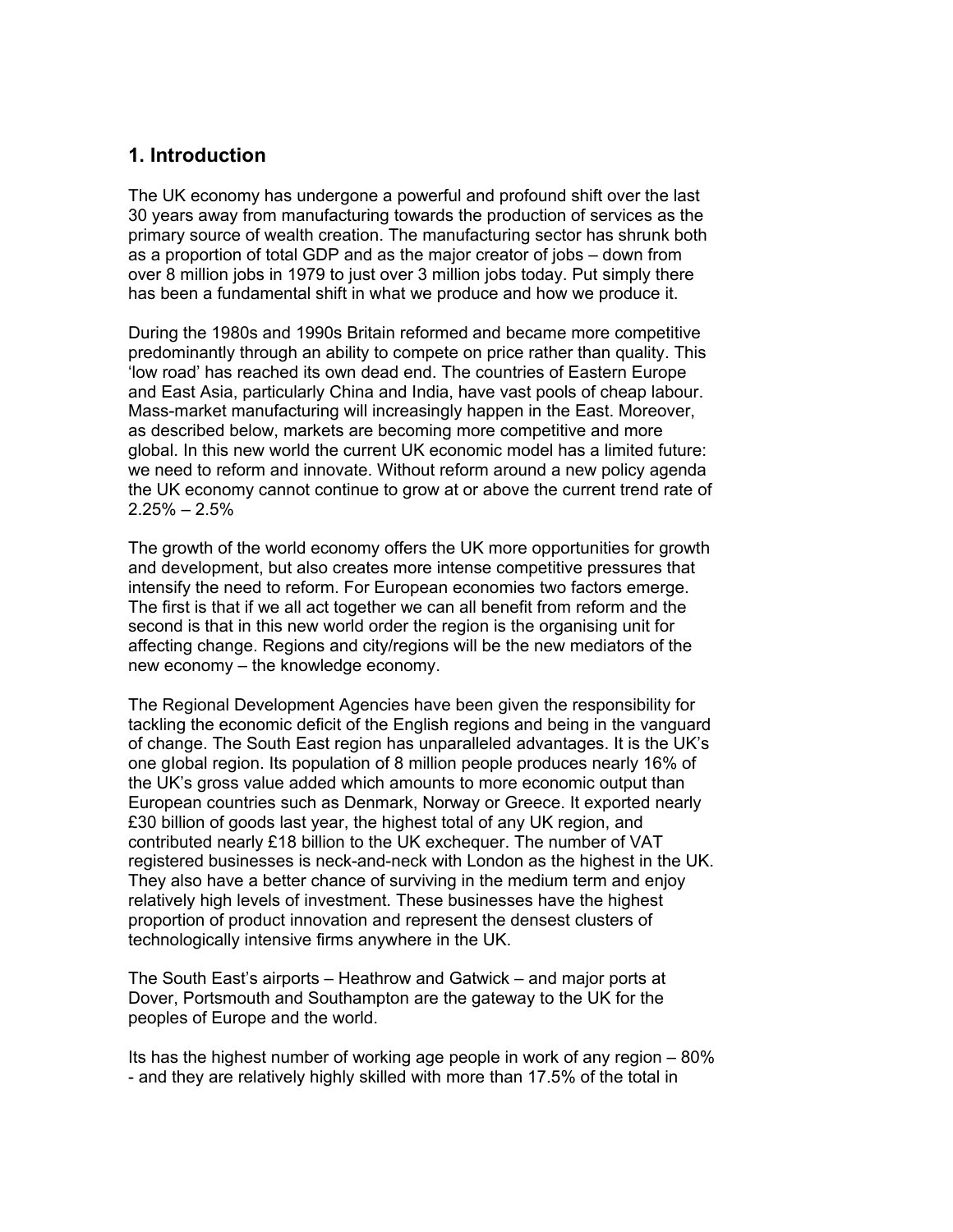managerial or professional jobs – again the highest of any region. If any of the UK's regions can create a knowledge economy then it is the South East.

But it also suffers from spatial inequalities, relatively high and inelastic property prices, areas of intense economic and social deprivation with high levels of unemployment, skills deficits in core knowledge economy sectors, is more open to the global economy and thus more exposed than other UK regional economies to the exogenous shocks from the global economy and has a low level of regional identity and thus cohesion. All of these problems need to be addressed.

This provocation argues that there can be no turning back from the knowledge economy. The UK's future depends on our ability to lead the development of the knowledge economy within the European Union and to encourage openness to global markets. The South East as a region is at the point of this spear.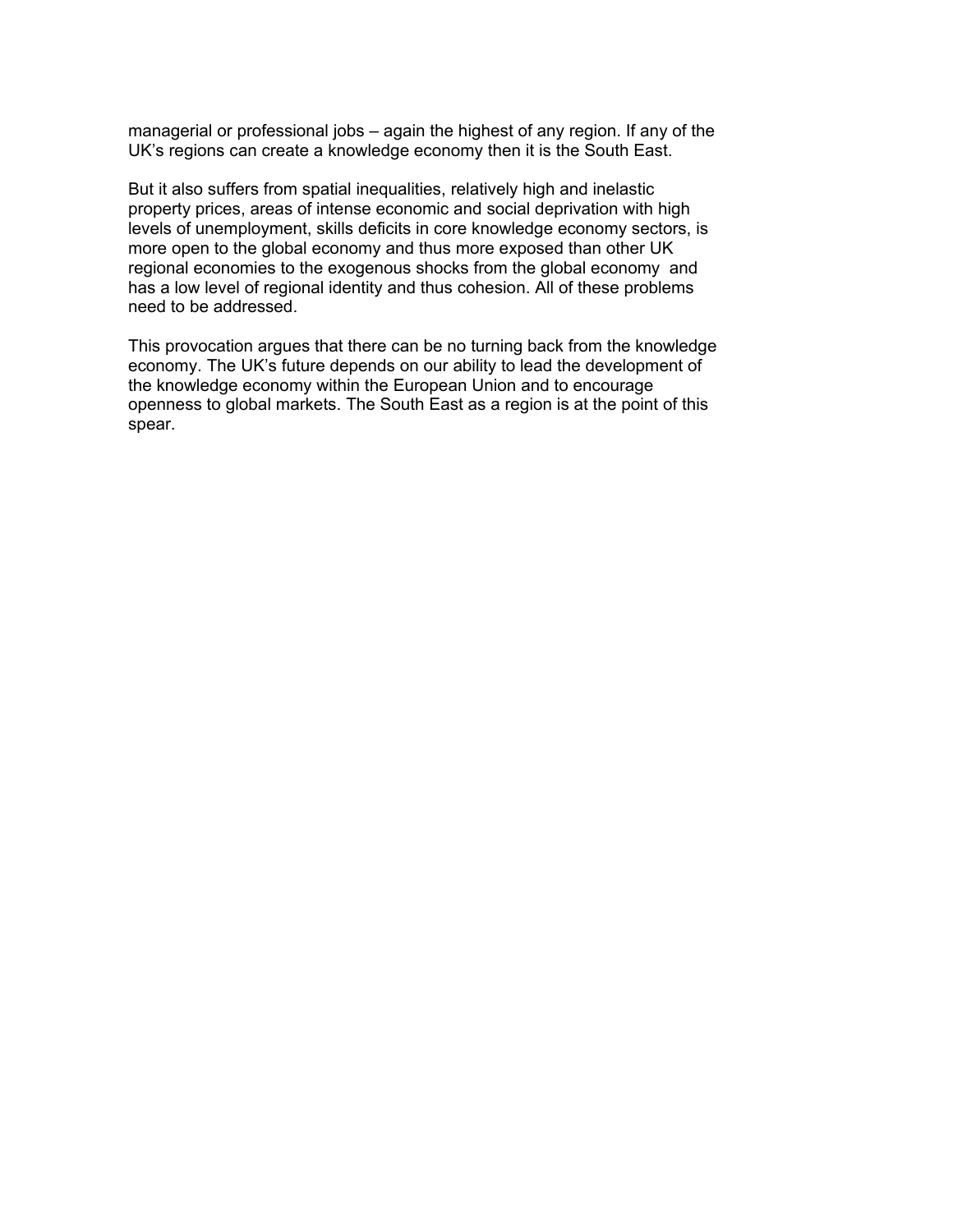# **2. The Context - what's changed?**

Changes in the UK economy are being driven by three major factors: globalisation, particularly as it affects trade between OECD countries; ICT production and use; and the drive for single market completion in the European Union. Complicating matters for any country in the developed world is an ageing population and shrinking working age population at a time when more, not fewer, workers are needed.

## **Globalisation**

Global opportunities are increasing: since 1980 global trade flows have gone up dramatically. As a proportion of global GDP, world trade grew by 50 per cent between  $1990 - 2003$  to reach  $30\%$ <sup>1</sup> Merchandise exports from the UK between 1990 and 2000 grew by an average 6.4 per cent per annum compared with merchandise production at 2.5 per cent and GDP at Purchasing Power Parity (PPP) at 3.4 per cent. $2$ 

Yet the increase in global trade also brings with it significant competitive pressures. The emergence of China as a major exporter of manufactured goods is the most significant change in the international economy in decades. Like China, India has focused on liberalising its economy, adding impetus to the Asian-led sustaining of global demand. In India, GDP growth since 1990 has averaged 6.2 per cent per annum. $3$ 

China and India are rightly perceived to threaten some UK industries in the low value-added sectors through their far cheaper cost base. No UK business can undercut typical manufacturing labour costs of \$2 per worker per day, and this has led some commentators to argue, given the parallel expansion of other Asian economies, that a fundamental shift in the international division of labour is taking place that threatens the economy and trade of many developed countries. Yet this is both to overstate the threat and to understate the opportunities..

It is certainly the case that the UK cannot compete with China and India on cost. However, there is an opportunity for the UK to compete and grow based on innovation and quality. These economies also offer many opportunities for investment, exports and growth to others. And global demand – potentially for high quality, innovative products - will continue to be sustained by East Asian growth. Chinese growth alone is a major driver in sustaining overall levels of global demand. The Chinese economy (now the world's fourth largest at 13 per cent of global GDP) continues to grow at between 8 – 9 per cent a year. In 2003, more Chinese subscribed to new phone lines (112 million) than the

 1 World Trade Report 2004, WTO 2005

<sup>&</sup>lt;sup>2</sup> Ditto

<sup>3</sup> Bradford DeLong, J. *India Since Independence: An Analytic Growth Narrative*, University of Berkeley, California 2001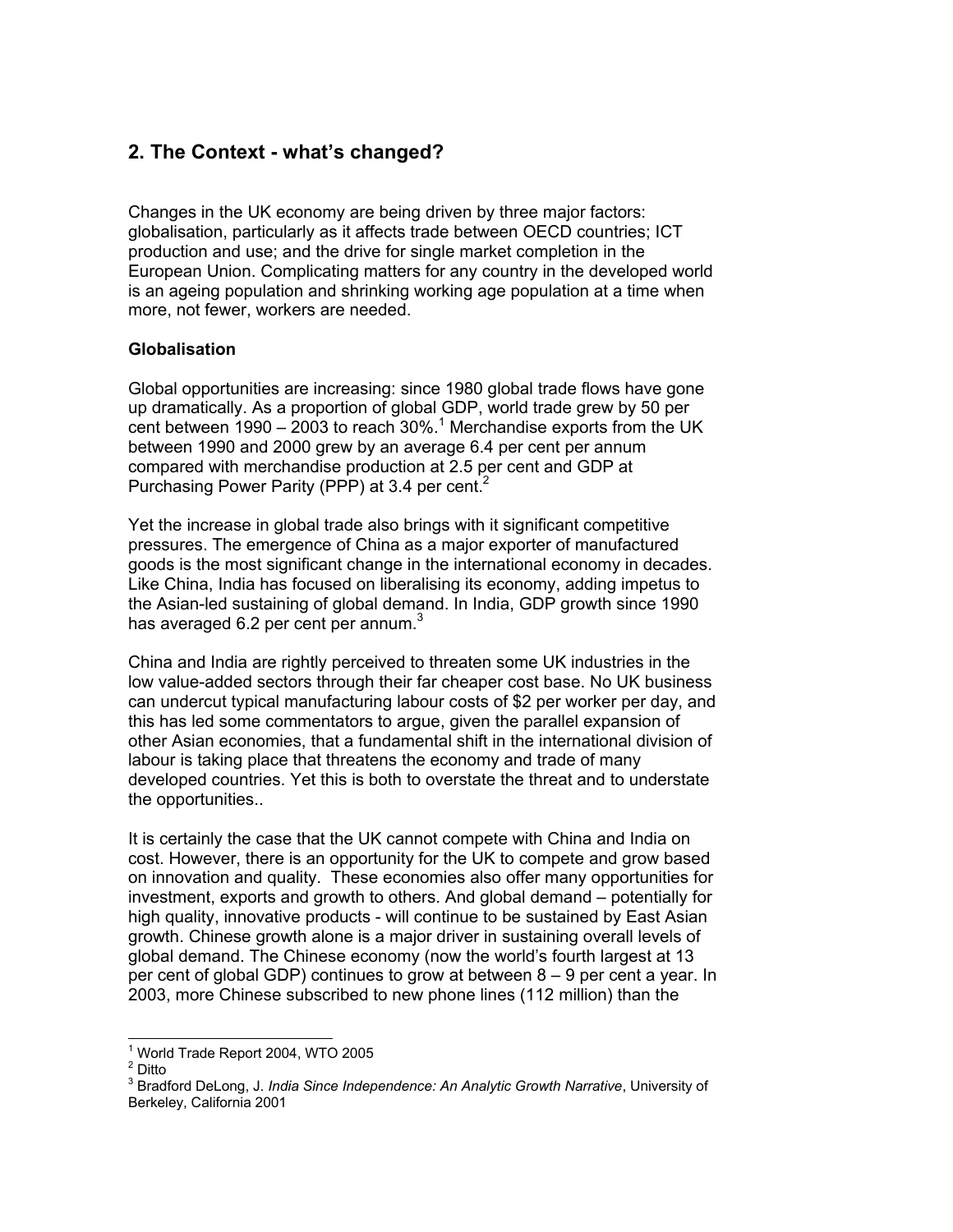populations of Britain and France combined.<sup>4</sup> A third of its exports are now in electronics. It also accounts for about one third of the growth in global oil demand importing around \$26 billion barrels of oil in 2004.<sup>5</sup>

At the high-valued added, research-based end of the spectrum of international trade, the US has achieved a dominant leadership position since the mid 1990s. . This suggests that international trade is a positive rather than zero sum game: winners are not necessarily offset by losers. Standard theory suggests that the UK can gain from China's entry into the world economy at the bottom end, and from the US's dynamism at the top end – but benefits depend upon knowledge-driven innovation and quality.

Of all UK regions, with the possible exception of London, the South East is best placed to maximise the opportunities that globalisation has to offer. It is already the UK's most open region. It is well placed to benefit from more open trade with other parts of the world and in particular Europe.

### **European Integration**

In the medium term, however, it is the case that what happens in Europe has more relative impact on the UK economy than what happens in China and India and elsewhere in the world. Nearly 60 per cent of Britain's trade is with other parts of the European Union  $(EU)^6$ . Common rules concerning employment rights and standards, environmental protection and competitiveness help create a level playing field on which all companies compete equally. Moreover, the EU negotiates trade terms as a bloc which helps UK firms competing in global marketplaces acquire better market access.

That is not to say Europe is one homogenous whole. Performance varies widely but as the Chairman's introduction to SEEDA's Regional Economic Strategy 2002 declares (and this goes for the UK as a whole) 'We must set our sights high. Our real competitors – and the regions against which we must judge our performance – are the top regions worldwide.' And many of those regions are in Europe.

For Europe's regions as a whole the challenges are clear. As last year's report of the High Level Group on the Lisbon Strategy chaired by former Dutch Prime Minister Wim Kok said: 'Europe needs to innovate on its own behalf. The strength of its knowledge industries and Europe's capacity to diffuse knowledge across the totality of the economy are key to lifting the growth of its productivity to compensate for falling population growth and pay for its social model. Lisbon should be understood as a means of transitioning the European economy, from structures where it essentially caught up with

 4 Chinese National Bureau of Statistics

<sup>5</sup> JPMorganChase Treasury Services

<sup>6</sup> ONS data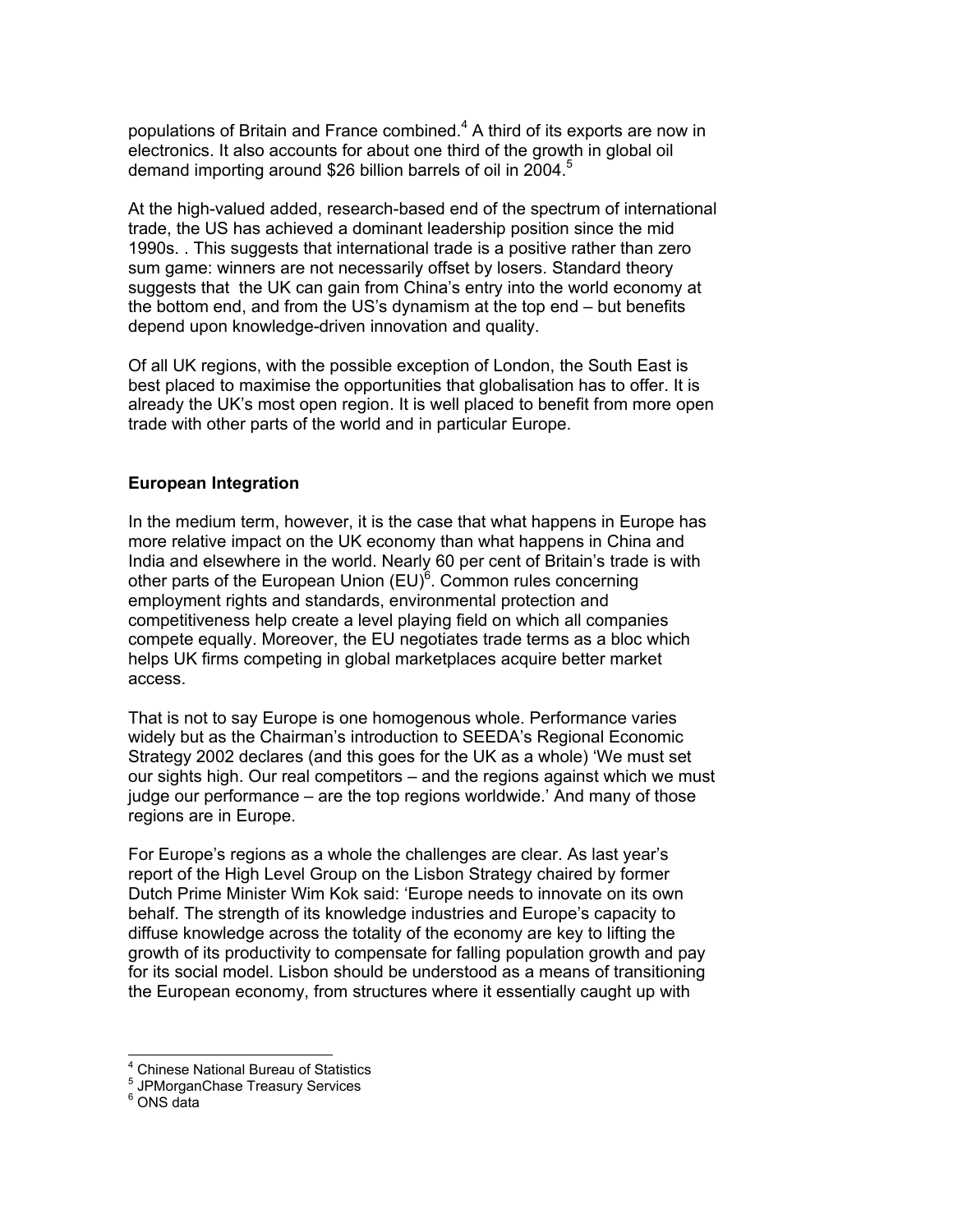the world's best, to establishing economic structures that will allow it to exercise economic leadership.' 7

This means over the next five to ten years, the newly enlarged European Union will be maintaining a sustained drive to create the world's leading knowledge economy despite the political problems arising from the debacle of the European Constitutional referenda in France and Holland. The route to this new nirvanah was laid out in the report to the Council of Ministers at the end of last year.<sup>8</sup> The report summarised the challenge thus, 'This will require urgent action across five areas of policy:

**The Knowledge Society** – How to attract and retain high class scientists and technologies and facilitating greater impact from the scale of Europe's research base.

**The Internal Market** – Completion of the internal market for free movement of goods and capital and urgent action to create a single market for services.

**The Business Climate** – Reducing the total administrative burden, improving the quality of legislation, and facilitating the rapid start up of new enterprises; and creating an environment more supportive to entrepreneurs.

**The Labour Market** – Rapid delivery on the recommendations of the European Employment Taskforce; developing a strategy for life long learning and active ageing and underpinning partnerships for growth and employment.

**The Environment** – Developing the spread of eco-innovation and building leadership in eco-industry; pursuing policies which lead to long term and sustained improvements in productivity through ecoefficiency.'

The need to accent growth is all the more urgent because EU economic performance has recently been poor. American output per person hour worked has been growing faster than the EU's since the mid 1990s, and it no longer looks as though the gap is due to the particularities of the respective economic cycles. The most recent analysis suggests that it is structural. Unemployment is high in France, Germany, Spain and Italy. The policy challenge is therefore to accommodate more and faster growth with Europe's social and economic model, so that greater economic dynamism gives the resource base to underwrite Europe's social preferences.

The stronger economic performance of the Nordic countries than the US shows this is attainable. But very few member states have managed simultaneously to grow both employment and productivity as the US has

 7 High Level Group on the Lisbon Strategy, *Facing the Challenge: The Lisbon Strategy for Growth and Employment*. European Commission 2004 8

 $\delta$ lbid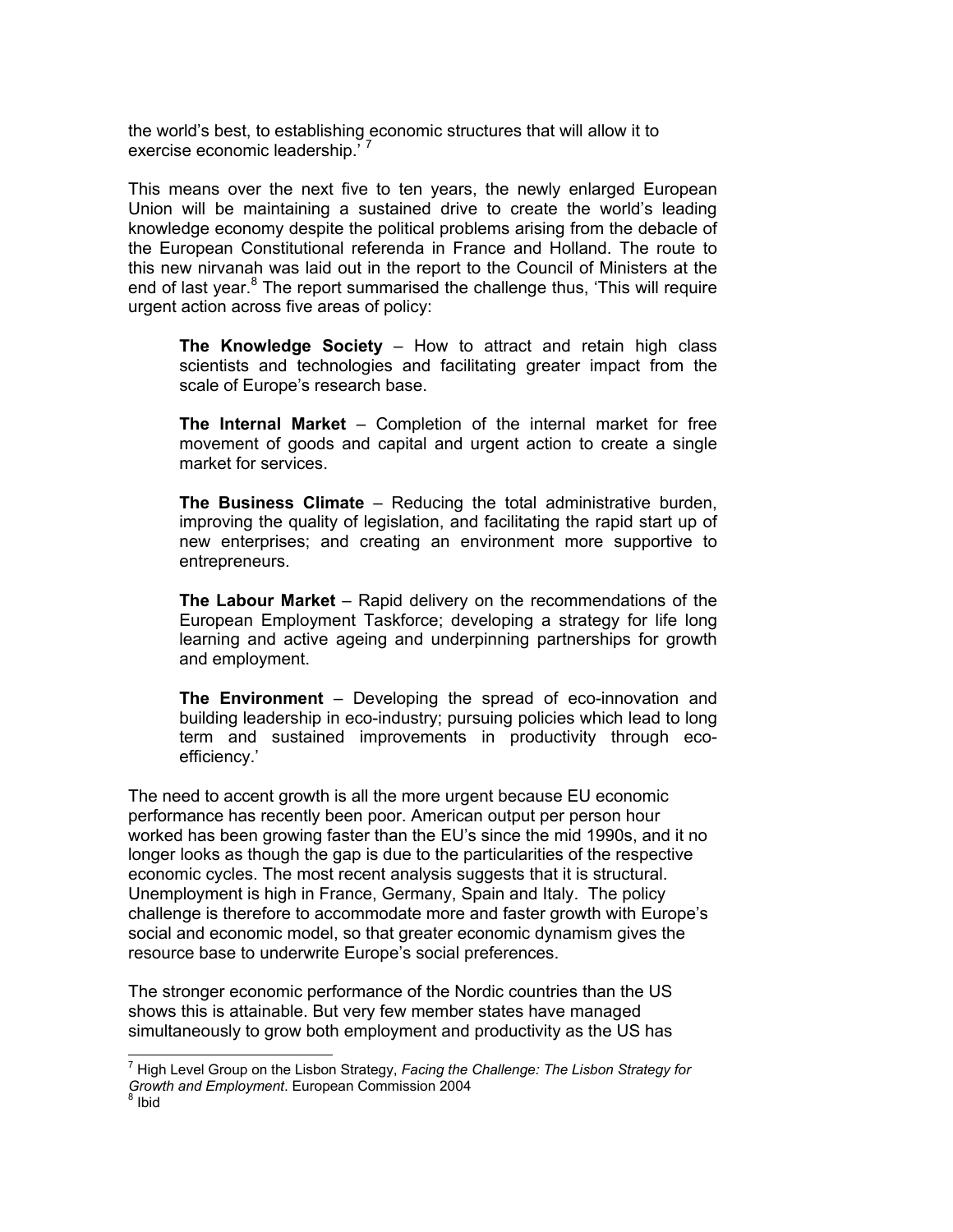done. This includes Britain, despite our good economic record since the recession of the early 1990s.

The High Level Task Group felt strongly – and the European Commission agreed - that the more inter-dependently policy is organised both within and between member states the better. At EU level the powerful evidence is that a rising economic tide floats all boats, with particularly strong affects in the knowledge economy. Consequently the overlaps, synergies and serendipities between policy areas are growing and need to be captured and exploited both to benefit particular member states and the wider European economy. This has important implications for the governance of policy at regional, national and EU level.

For more UK regions to compete effectively in such a marketplace they need to focus on knowledge economy building strategies benchmarked against the best that Europe and the world has to offer. The South East has some worldclass industries - pharmaceuticals, biotechnology and ICT to name three – and is in a strong position to both lead the way and to work with and learn from other regions across Europe in building a knowledge economy.

#### **Information and Communications Technology**

ICT is the final piece of the puzzle. Despite the dot com crash of the early 2000's, Information and Communication Technologies (ICT) are continuing to exert increasing competitive pressures by shortening the life cycles of new products, making it more imperative for firms to operate at the technological frontier. In particular ICT is having several effects simultaneously:

- it is greatly reducing the marginal cost of processing, storing and transferring information, activities that are central to knowledge-intensive sectors;
- it is spawning new industries, such as Internet commerce and multimedia entertainment; and
- it is increasing the relative attractions of organizational forms such as the network – which encourage the production and dissemination of knowledge.

The digitalization of texts, symbols, instructions, patterns, visual images, and music allow huge data sets to be marshalled more efficiently than in the past. It also means that many economic activities that once depended on physical proximity, and face-to-face encounters, can now be conducted at a distance.

The UK needs to capitalise more on the opportunities that ICT offers. For example, there is growing agreement that the higher whole economy productivity growth in the US over the last 10 years compared to Europe is due in large part to the US's greater exposure to, and application of, ICT. The United States ICT advantage is closely related to spatial issues and focused particularly on ICT use in the retail and wholesale sectors where spatial factors have greater purchase than in other sectors. Europe, with its denser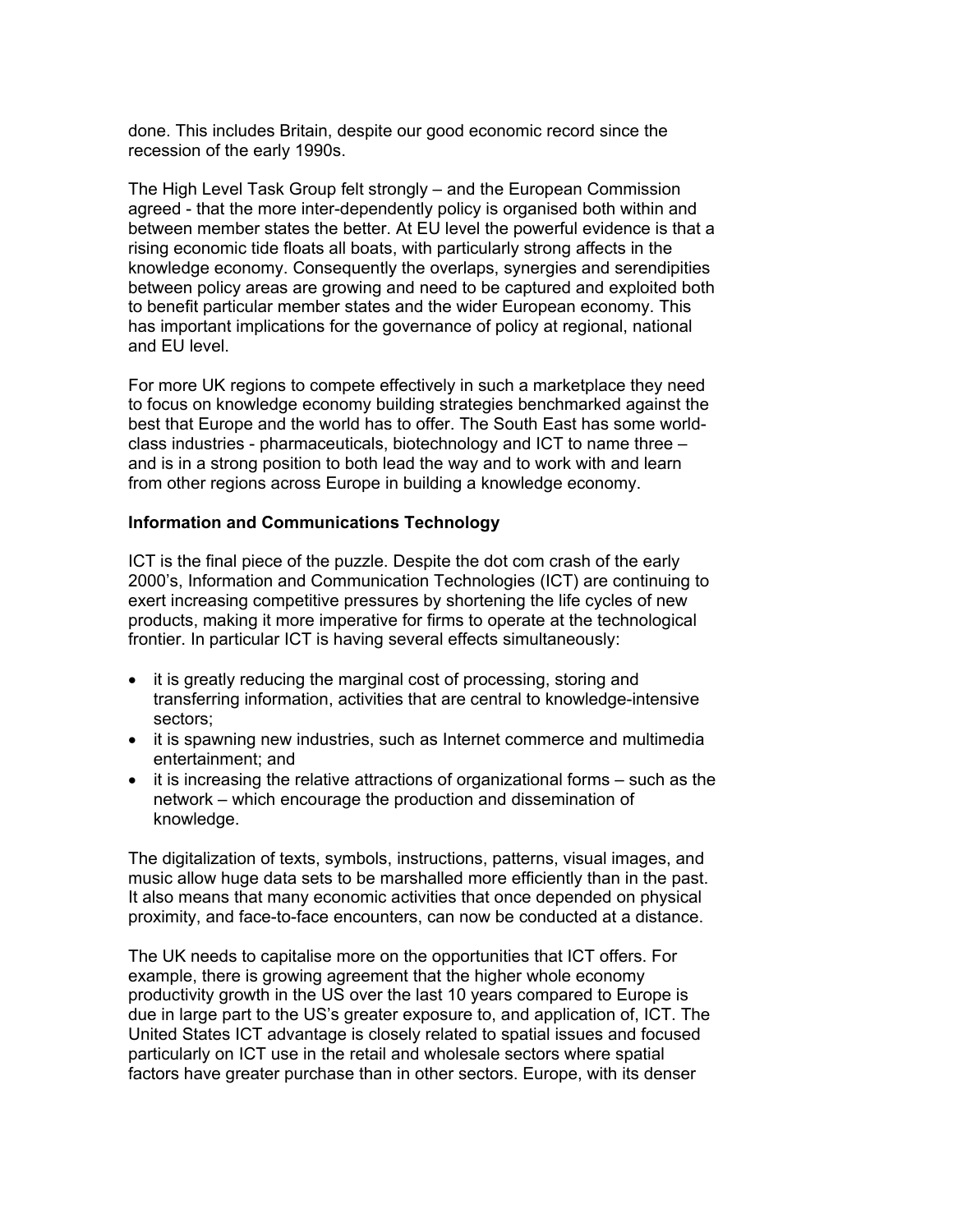populations and older cities cannot compete in this regard.<sup>9</sup> And it is faster productivity growth in ICT intensive services that accounts for the largest element of the productivity growth differential between the US and Europe.<sup>10</sup>

Six out of 56 sectors common to both the EU and US – office equipment, semiconductors, communication services, wholesale, retail and financial services – dominate the growth story in both Europe and the US over the last 10 years and all are heavy users or producers of ICT. Despite the importance of these sectors in both the UK and the US, the US seems to apply ICT better and it also invests more, outscoring all EU economies and investing at nearly three times the rate of the UK.<sup>11</sup> The South East has strong densities in many of these sectors and will need to understand how to better exploit the potential of ICT in order to increase productivity.

# **3. Towards the knowledge Economy**

### **Knowledge - the primary factor of production**

The premise of this provocation is clear. To increase productivity, the UK needs to become more innovative, and innovation relies upon knowledge and higher skills. Knowledge is increasingly the key to making more effective use of the traditional factors of production such as physical capital and labour.

Nor is knowledge restricted to ICT, as some have argued. Although information and communication technology plays a decisive role in this new corporate environment, the concept of the knowledge economy encompasses far more than ICT alone. It refers to a cluster of competences, capabilities and institutions that may largely determine the competitive potential of firms during the 21<sup>st</sup> century. Put simply, the firms and nations that rise to the challenges posed by knowledge capitalism are likely to prosper while those that rely on the now-dated conceptual framework of industrial capitalism will fall behind.

In recent years, sceptics have wondered whether knowledge capitalism is a real departure. The ability to invent and innovate – that is to embody new ideas in products and processes - has always played a central role in economic development. Since the industrial revolution, entrepreneurs have exploited a succession of scientific advances, in the process "creatively destroying" existing industries and boosting productivity. The term "creative destruction", coined by Joseph Schumpeter, a pioneer in knowledge economics, is itself one hundred years old. Of course, technological development is not a smooth, continuous process: the successive evolution of water, coal and oil as energy sources each represented a wave of bunched economic and social possibilities. At a minimum, the knowledge economy represents another bunched wave of innovation.

<sup>-&</sup>lt;br>9

<sup>&</sup>lt;sup>10</sup> Van Ark, Inklaar and McGuckin, *ICT Productivity in Europe and the Unites States: Where do the differences come from? The Conference Board 2005* 

<sup>&</sup>lt;sup>11</sup> Veugelers, Reinhilde, *ICT and Productivity Growth in Europe*, DG Economic and Financial Affairs, European Commission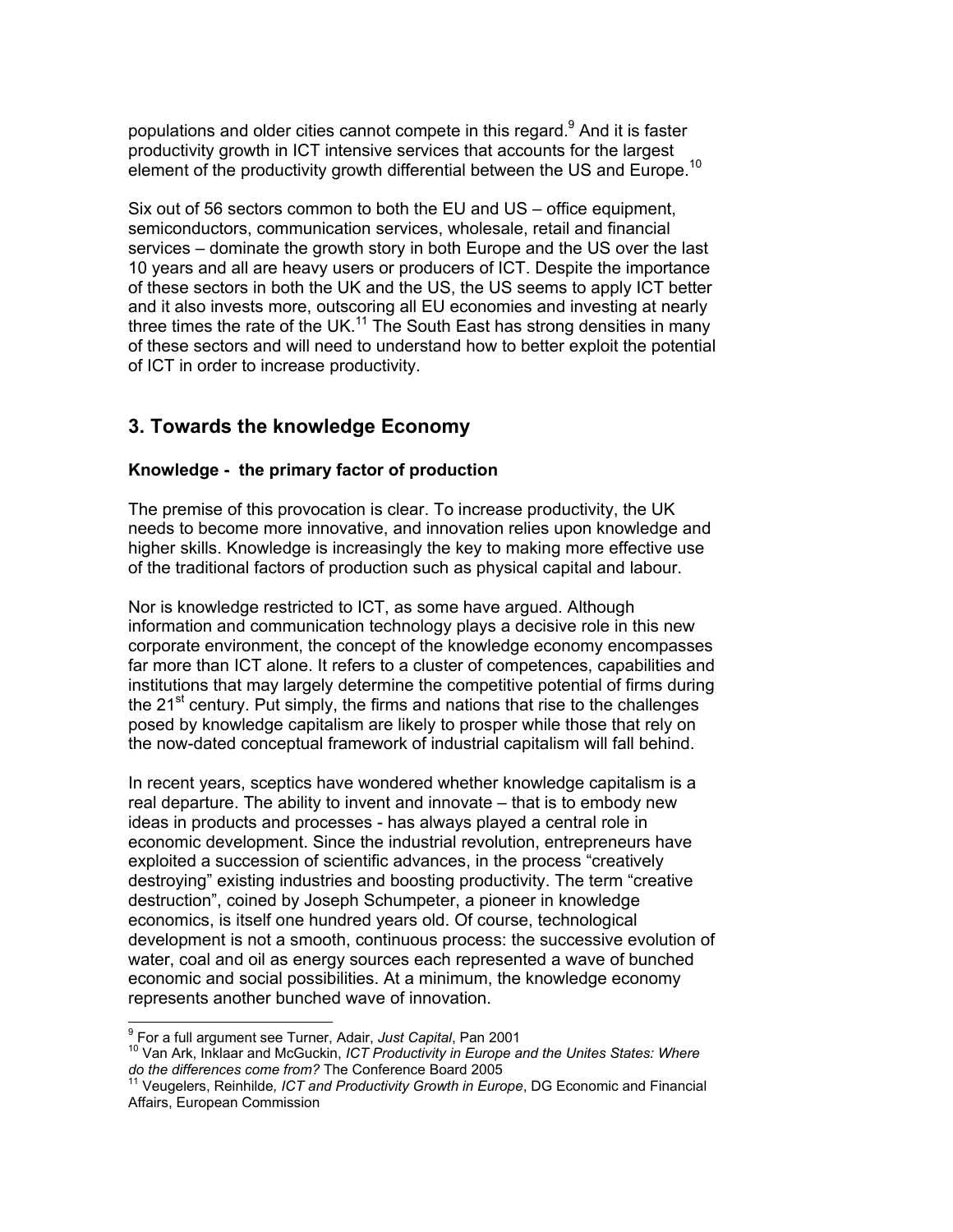Yet the shift towards a knowledge economy represents a change that is *qualitatively* different to those associated with previous technologies. The processes associated with digitalization, together with other aspects of the burgeoning knowledge economy, such as nanotechnology and biotechnology, bring together many formerly unconnected capabilities and raise the potential of others – and do so from a new level of scientific complexity and sophistication. If societies are fully to exploit these new opportunities they will need to consider more flexible and collaborative forms of wealth creation and develop regulatory, educational, research and welfare policies that are supportive of knowledge capitalism.

### **The new 'demand' side**

The knowledge economy is multifaceted and will transform the way that we live and work. A market system that arose primarily to coordinate the production and exchange of private goods must adapt to a world in which knowledge – the pre-eminent "public good" – plays a pivotal role. This adaptation will involve changes in the composition of economic output, in business organisation, in factor inputs, in the structure of labour markets, and in public regulation. At the same time there are new strains on the welfare state as individuals face greater uncertainty and firms are less capable of providing pensions and other benefits for a longer-living population. As people become more aware of the need for lifelong learning, and as the boundaries between work and learning begin to blur, schools, universities and research institutions will also need to re-define their missions.

Since basic material needs are increasingly satisfied in advanced economies, consumers are spending relatively more on knowledge-intensive goods and services - in the public as well as the private sectors. The knowledge economy is as much about healthcare, education (understood as lifelong learning) and intelligent policing, as about the digitalised entertainment industry, biotechnology and consumer electronics. It has to do not just with artefacts in which knowledge is embedded but with any human activities involving the use of symbols.

These changes in demand are among the forces driving the ICT revolution. As firms focus more clearly on knowledge as a factor of production, they are organising themselves in new ways. Business networks and collaborative structures are substituting for competition between large integrated firms, partly because firms are increasingly reliant on external as opposed to internal knowledge sources. Indeed, some argue that we are approaching a tipping point: the superior efficiency of the "network", underpinned by ICT, could trigger a new round of creative destruction, and produce unexpected changes in the corporate pecking order.

#### **The new 'supply' side**

Sweeping changes are also occurring in the organisation of research and development and in the structure of labour markets. The complexity of the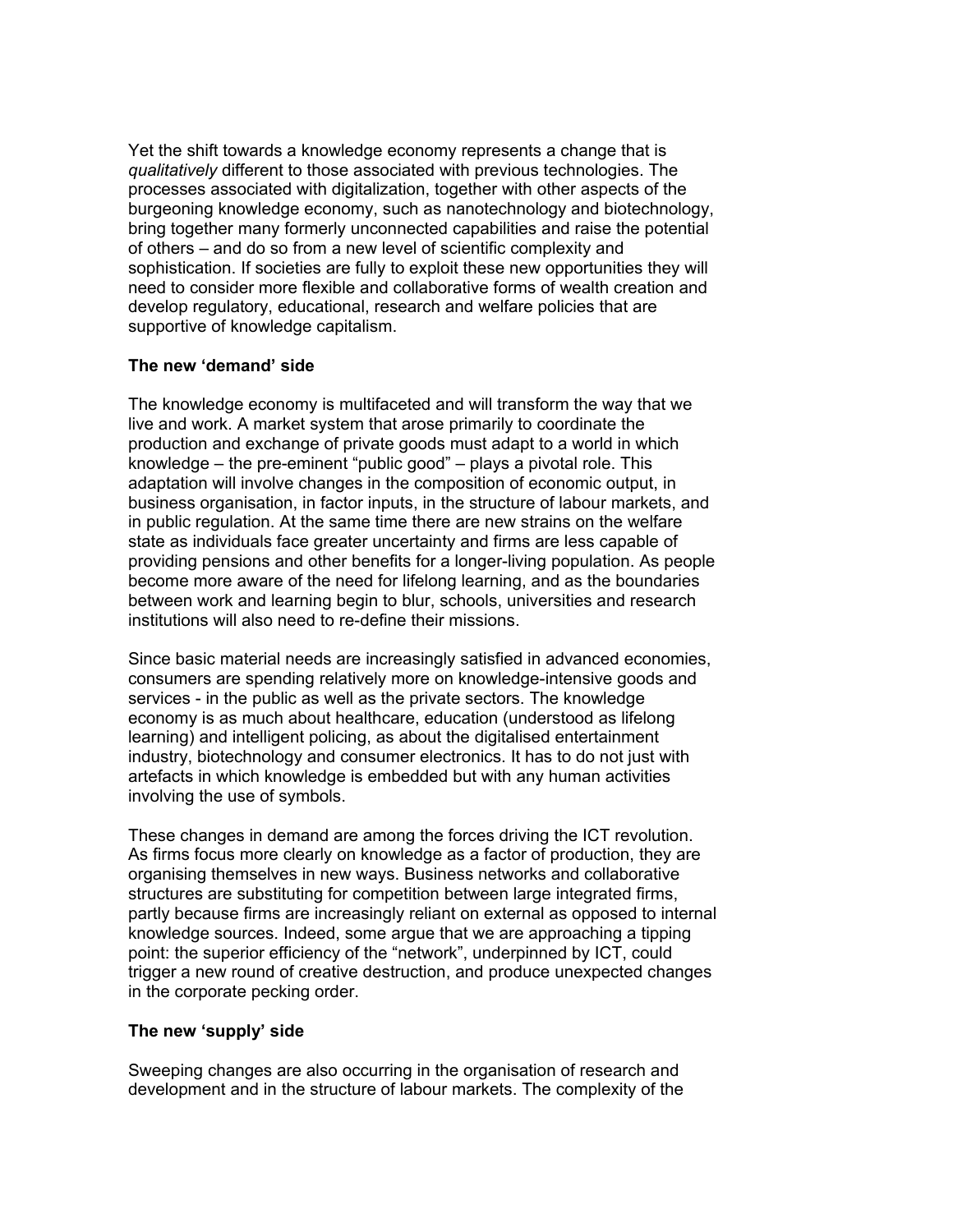changes underway is evident in the explosive growth in the issue of patents, representing the attempted privatisation of commercially-relevant knowledge, and in the simultaneous advance of the "open-source" movement, which advocates free access within cooperative "knowledge communities".

Meanwhile the boundaries between the firm and the market are shifting as companies increasingly opt to buy people's knowledge and skills on the open market through outsourcing and short-term contracts, rather than hire employees for the long haul. More firms are also creating internal network dynamics allowing many more staff to work flexibly – in touch but out of sight. Smaller organisations are increasingly reliant on maintaining relationships and effective supply-chains in order to understand and deliver to their customer.

New skills are required for this knowledge economy: both high level technical skills and the ability to work with others. For Government and the RDA's the challenge is to establish a benchmark level for skills acquisition considerably higher than it is today. More and better skills is the slogan.

## **2. The Challenges Ahead**

The challenges of creating and sustaining a knowledge economy are many and complex. A knowledge economy can increase inequalities between the knowledge rich and the knowledge poor. Firms must get the internal offer to employees right and improve the quality of work they offer. Competitive pressures will grow and demand and supply need to be re-understood and reframed. There is also a need to re-draw the relationship between the public sector and business to support higher levels of innovation and of skills, better links between universities and business, and support for entrepreneurship.

## **Innovation**

Both the corporate and public sectors will need to respond imaginatively to these challenges. For instance, companies will have to invest in knowledge more systematically than in the past, which will involve putting more emphasis on innovation. As William Baumol has argued<sup>12</sup> innovation rather than price competition is what drives the market process. Companies must innovate to survive. This means in the future they will need to collaborate more with universities and research institutes, pay more attention to the skills of their workforce, and participate more in the business networks through which knowledge is increasingly diffused. Public organisations such as the RDAs will need to work to support these business / university links.

## **Supporting the new Demand and Supply**

Providers of equity and loan capital may have to devise new instruments that take better account of the needs of enterprises, whether start-ups or mature

l <sup>12</sup> William J Baumol, *The Free Market Innovation Machine: Analyzing the Growth Miracle of Capitalism*, Princeton University Press 2002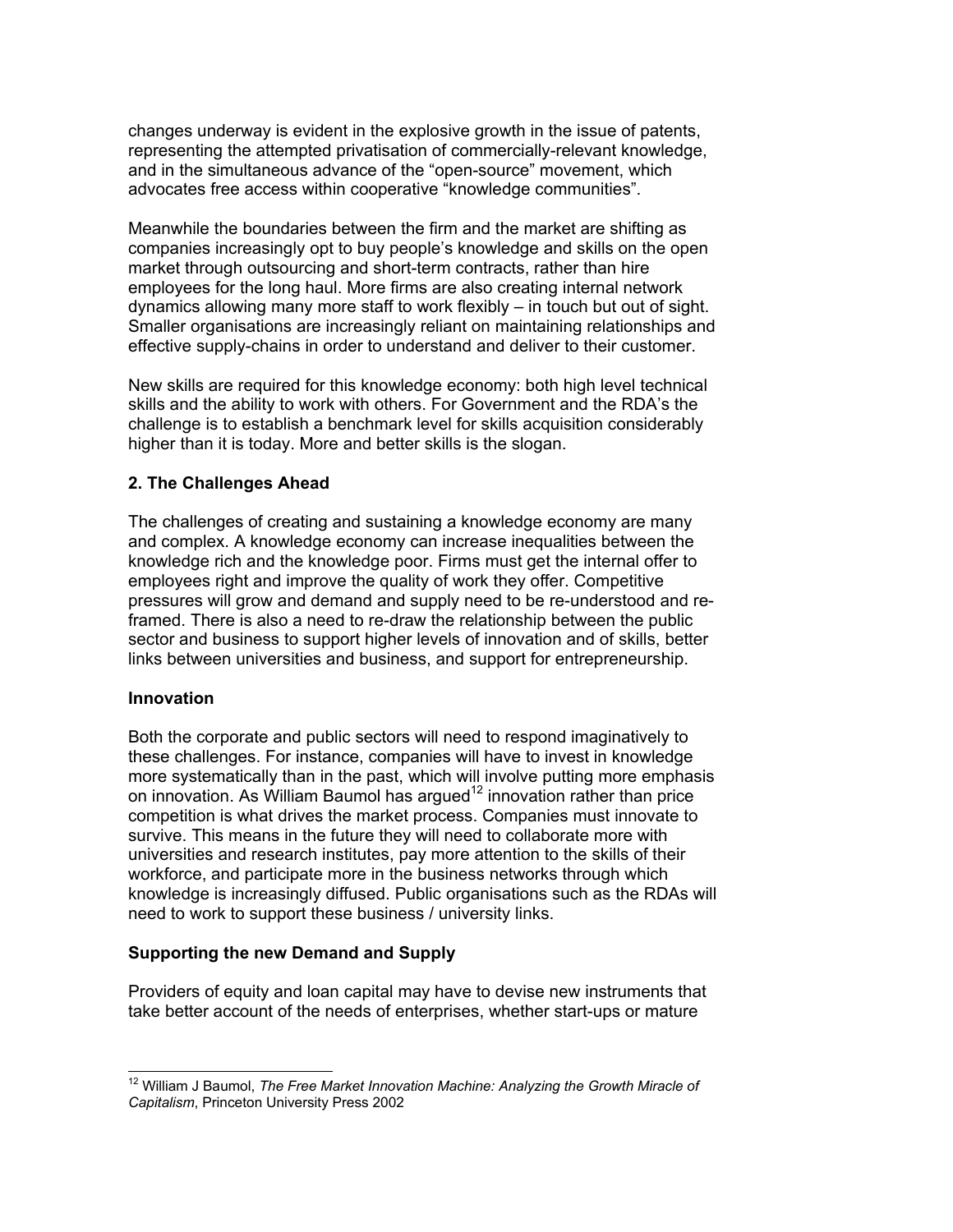businesses, whose principal assets are intangible knowledge rather than plant and machinery or real estate.

The public sector, meanwhile, will need to embark on reforms on several fronts: to overhaul education, training and research at all levels, with special attention to the interface between universities and business; to improve public components of the transport and communications infrastructures upon which all wealth creation depends; and to create a more proactive welfare state, dedicated to supporting the victims of rapid economic change and to promoting the trust and social capital that business feeds off but does not necessarily replenish.

No country or region in the developed world has yet come close to producing the matrix of required responses. Some are further down the path than others, and a small number of city-regions or ideopolises – Munich, Helsinki and Cambridge for example – seem to be making the most progress. Indeed, greater variations in the performance of individuals, firms and regions may be one of the consequences of a shift to knowledge capitalism.

#### **Tackling Income Inequality**

There is already some evidence that, in the absence of countervailing policies, the knowledge economy can exacerbate income inequality, and reduce, rather than enhance, social mobility because wealthy and talented parents find it relatively easy to transmit their advantages to their children.

Meanwhile, once a city or region has captured a first-mover advantage it can attract firms and individuals that reinforce its advantage – a classic virtuous circle - while those trapped in traditional industries can find themselves in a downward vortex that is hard to correct.

#### **Creating 'good' work**

In principle knowledge capitalism should make work more enjoyable: it will be good for producers as well as consumers. However, unless individuals, firms and government adopt new attitudes and strategies, there could be many losers as well as winners.

Partly in response to more intense competition (reflecting deregulation and globalisation), firms are focusing more clearly on knowledge as a factor of production. They are recognising that what they have always needed is knowledge and skills rather than labour per se. The traditional employment contract is thus under pressure because firms can satisfy many of their knowledge and skill requirements without making a long-term commitment to employees. And this is shifting the boundary between the firm and the market because much work previously done inside companies by employees is now outsourced in various ways – by means of short-term contracts, the use of agency staff and the hiring of consultants.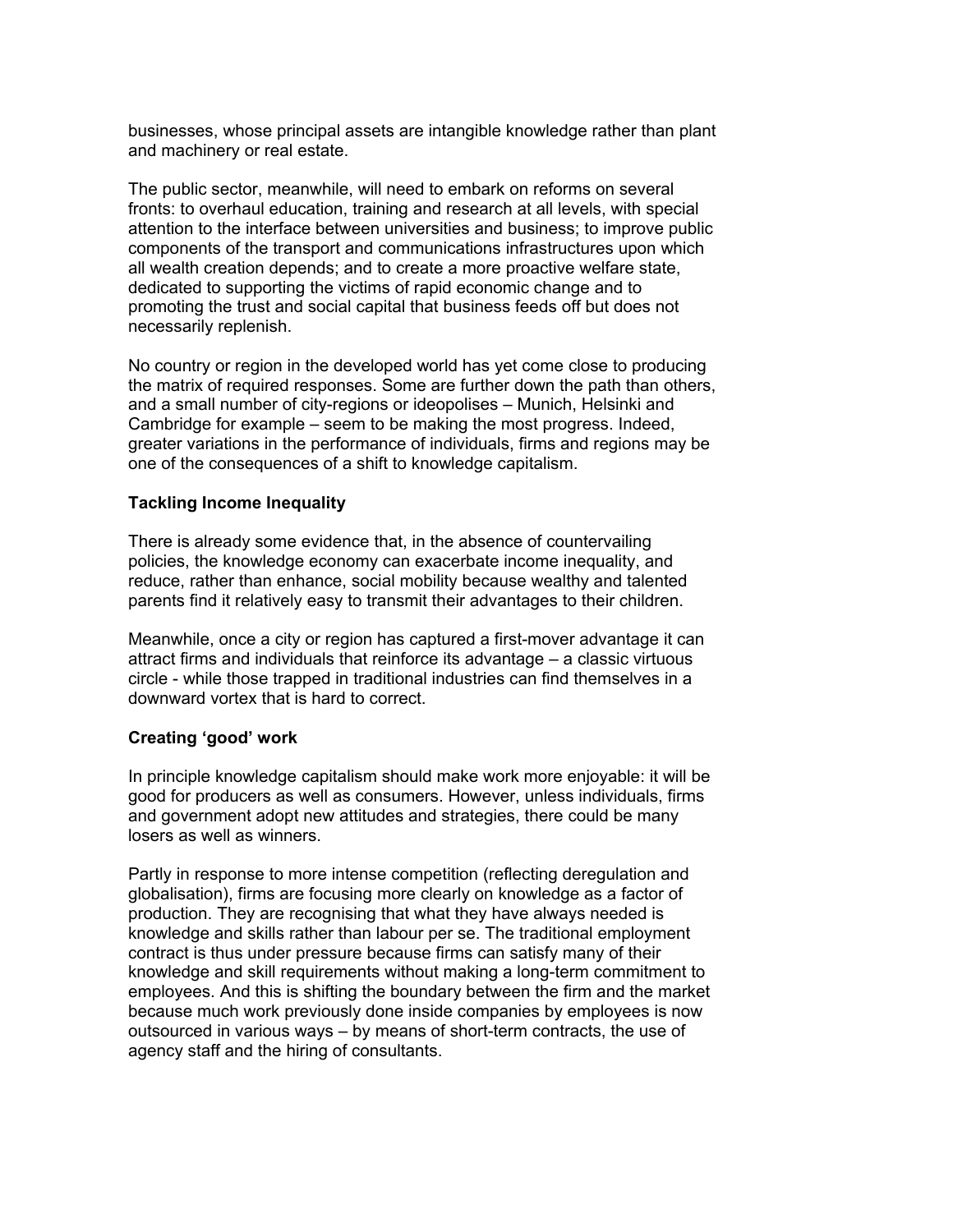#### **A new contract**

The corporation and the state have collaborated in the production of knowledge and technology for decades. Governments everywhere fund much of the basic research on which firms depend. But with the advent of knowledge capitalism, a redrawing of the implicit contract between business and the public sector appears overdue.

Ownership and financial structures that grew up to support industrial capitalism in the 19<sup>th</sup> and 20<sup>th</sup> centuries are unlikely to be well adapted to the knowledge economy. Knowledge companies have intellectual rather than physical capital to offer as collateral. Payback periods are long and uncertain. This implies the need for suppliers of financial capital that are capable of making sophisticated assessments of credit-worthiness and that have unusually long time-horizons. Knowledge companies are also unusually dependent on their core employees, those that have not been "externalised" because their knowledge and skills are crucial to their firm's success. The knowledge capital of such firms is largely embodied in such employees. Coownership, after all, is often the favoured corporate structure in knowledgeintensive service sectors, such as law, accountancy and consultancy.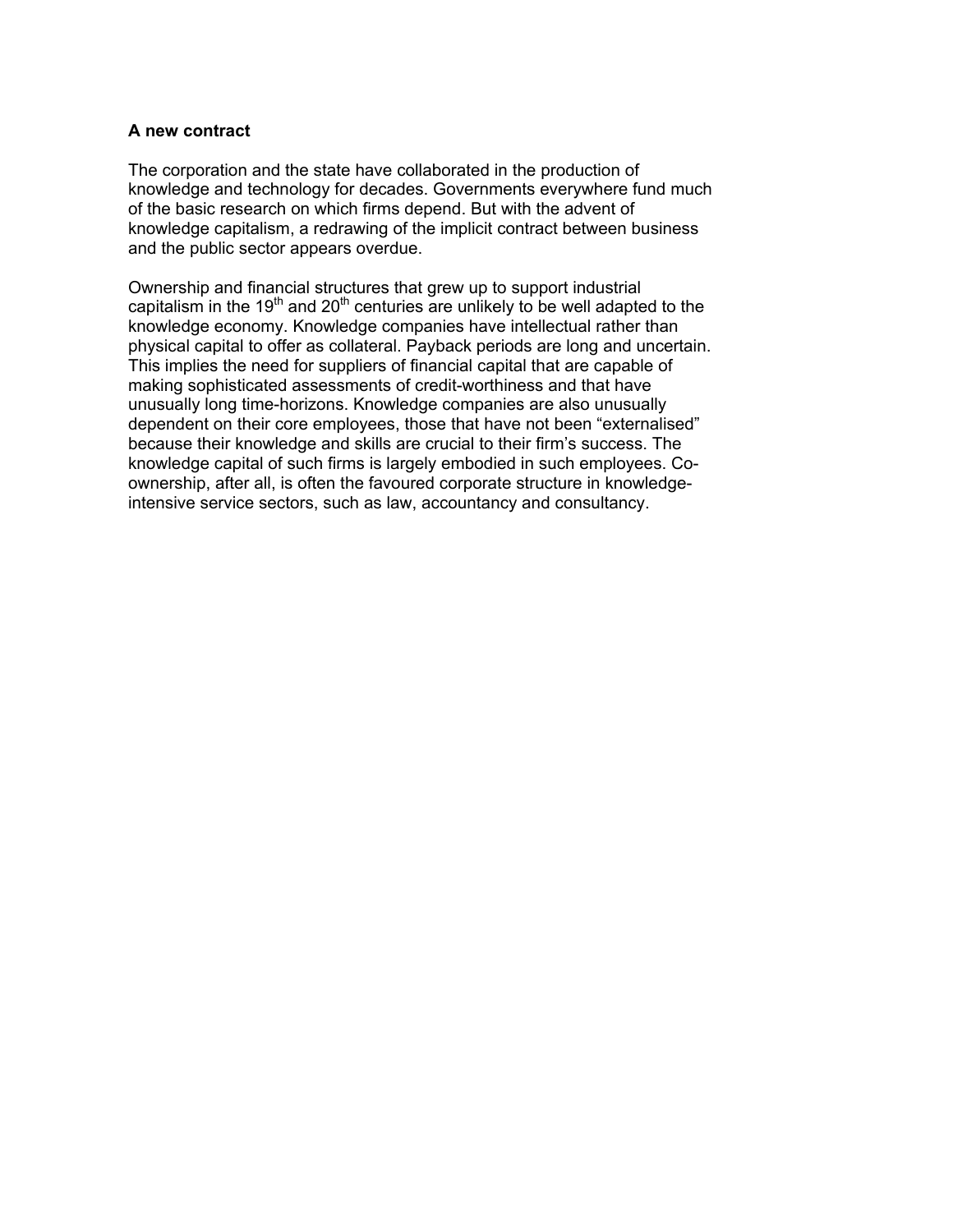# **4. The Challenge for the South East**

Since the South East wishes to move from being one of the top 50 regional economies in the world to one of the top 15 its policy choices are more urgently proscribed. As the Treasury have said  $13$  the key drivers of productivity are skills, investment, innovation, enterprise and competition. But above all these is the strategic goal of creating a knowledge economy with policies aligned to that objective.

If SEEDA's economic policies are examined through the prism of the knowledge economy framework (outlined below) it becomes easier to discern what needs to change. The building blocks of the knowledge economy can be described as follows.

- 1. Innovation and investment in R&D as the drivers of economic growth.
- 2. Effective competition policies to stimulate the demand for and supply of innovation
- 3. An infrastructure of world-class research universities with strong linkages to the business community.
- 4. Access to a ready supply of venture capital with long time horizons for business (and universities) to ensure that "blue skies" research can be transformed into real products, services and processes and an aptitude to manage innovation.
- 5. A high skilled workforce where the majority of employees have level 3 qualifications or above, since it is only at this level that investment in skills delivers real improvements in productivity and performance.
- 6. Employers with the capacity to fully utilise the skills of a more highly qualified workforce – evidence suggests that at present around 25 per cent of the UK workforce are employed in jobs below their skill level.
- 7. Efficient transport infrastructure to facilitate access to markets.
- 8. Efficient ICT infrastructure where access to broadband is ubiquitous and businesses make the most effective use of ICT to streamline processes and boost productivity. This includes the need for software and hardware producers to ensure integration.
- 9. The promotion of more effective collaboration across industries, whether through business clusters or formal and informal business networks.
- 10. Openness to global markets
- 11. High levels of social capital to promote trust between businesses and between employers and employees.<sup>14</sup>

<sup>&</sup>lt;sup>13</sup> Productivity in the UK - the regional dimension, HM Treasury/DTI 2001

<sup>&</sup>lt;sup>14</sup> Coats. D et al. Working Paper: *What is the Knowledge Economy?* The Work Foundation Forthcoming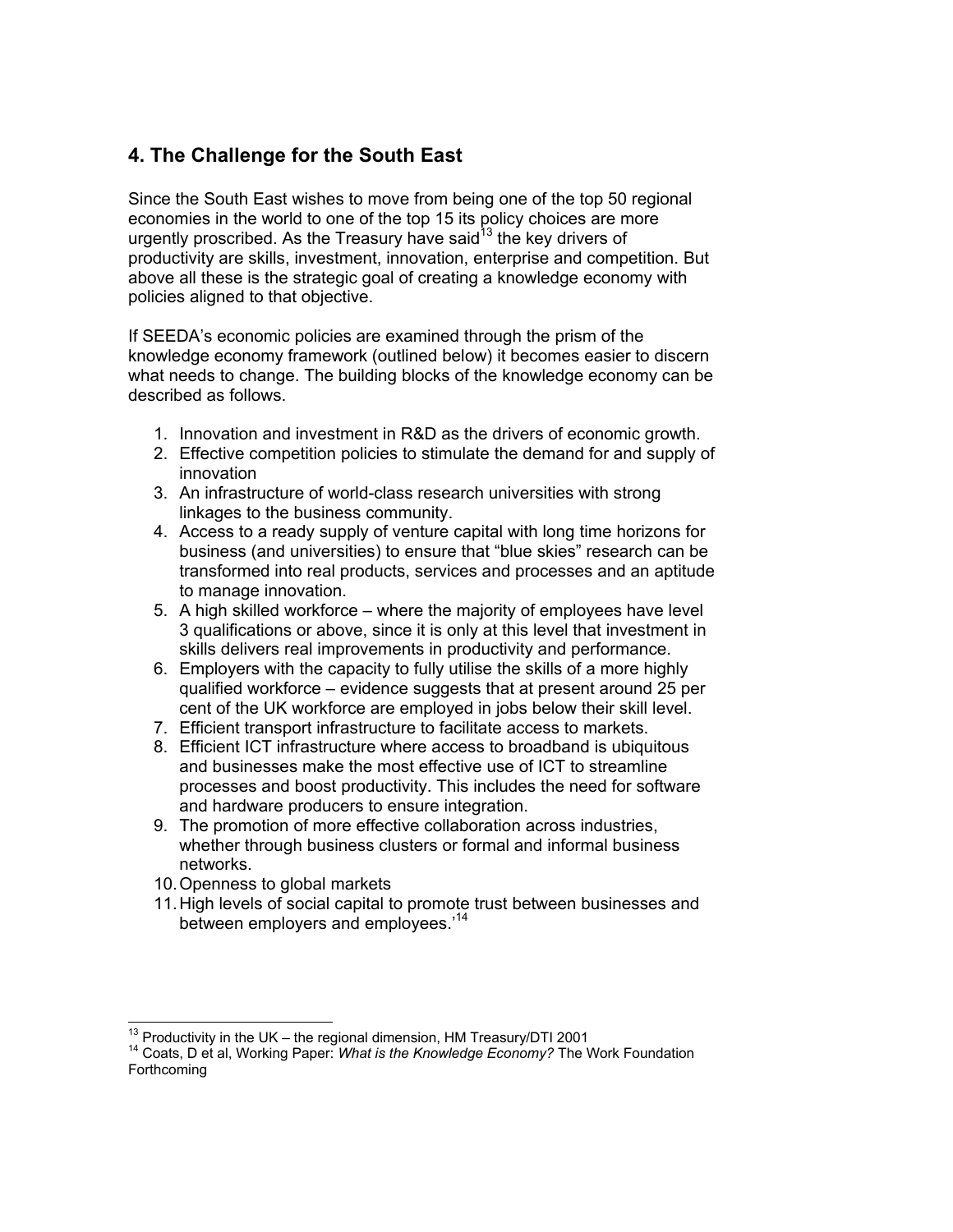## **i. Better Alignment of Policy**

But what does this mean for new policy prescriptions? The first goal must be to align regional policy behind national and European thinking. The new targets and measures agreed as part of the mid–term review of the Lisbon strategy should be adopted wholesale and regionalised with interim and other targets established<sup>15</sup> (see Appendix 1). There needs to be a regional Lisbon strategy with potentially a Regional Lisbon Council to oversee and guide it made up of social partners, Regional Development Agency, local politicians to overcome the current democratic deficit at a regional level, civil society, representatives of venture capital and others. This should align with other bodies such as the Regional Skills Alliance.

## **ii. Increase R&D**

Of particular importance is the Lisbon target of 3% of GDP spent on R&D by 2010. As argued above the Knowledge Economy must increase rates of innovation which is unattainable without additional levels of investment available to firms. This investment comes in three forms, capital, skills and ease of market access.

It must become easier for firms with high innovation potential to access capital more quickly. Levels of venture capital funding need to be increased especially given the South East's spatial advantages and track record. Perhaps major lending institutions could be encouraged to develop regional strategies with greater network dynamics to be encouraged between different lending sources. This will develop the current attempts to build funding 'escalators' for new and growing businesses.

Clearly existing initiatives such as Enterprise Hubs and Enterprise Gateways and the South East Regional Business Support Board are excellent ways of encouraging young companies to start and then grow. These mechanisms aid networking, knowledge transfer, ease of access to capital and fast track building of competence. But more can be done. More noise needs to be made around successes. Regulations from central Government and Europe need to be smarter to enhance further the ability of individuals to start businesses and sustain them.

Broadband investment is a national priority. Without the diffusion of broadband ICT potential will not be optimised. Without optimising ICT use and distribution the South East as the UK's lead region will fail to drive the catching up of productivity growth with the US and the best of Europe as outlined above. There should thus be a funding bias to businesses that are high developers and users of ICT.

l

 $15$  For a list of the targets and measures see europa.eu.int/growthandjobs/pdf/kok\_report\_en.pdf page 51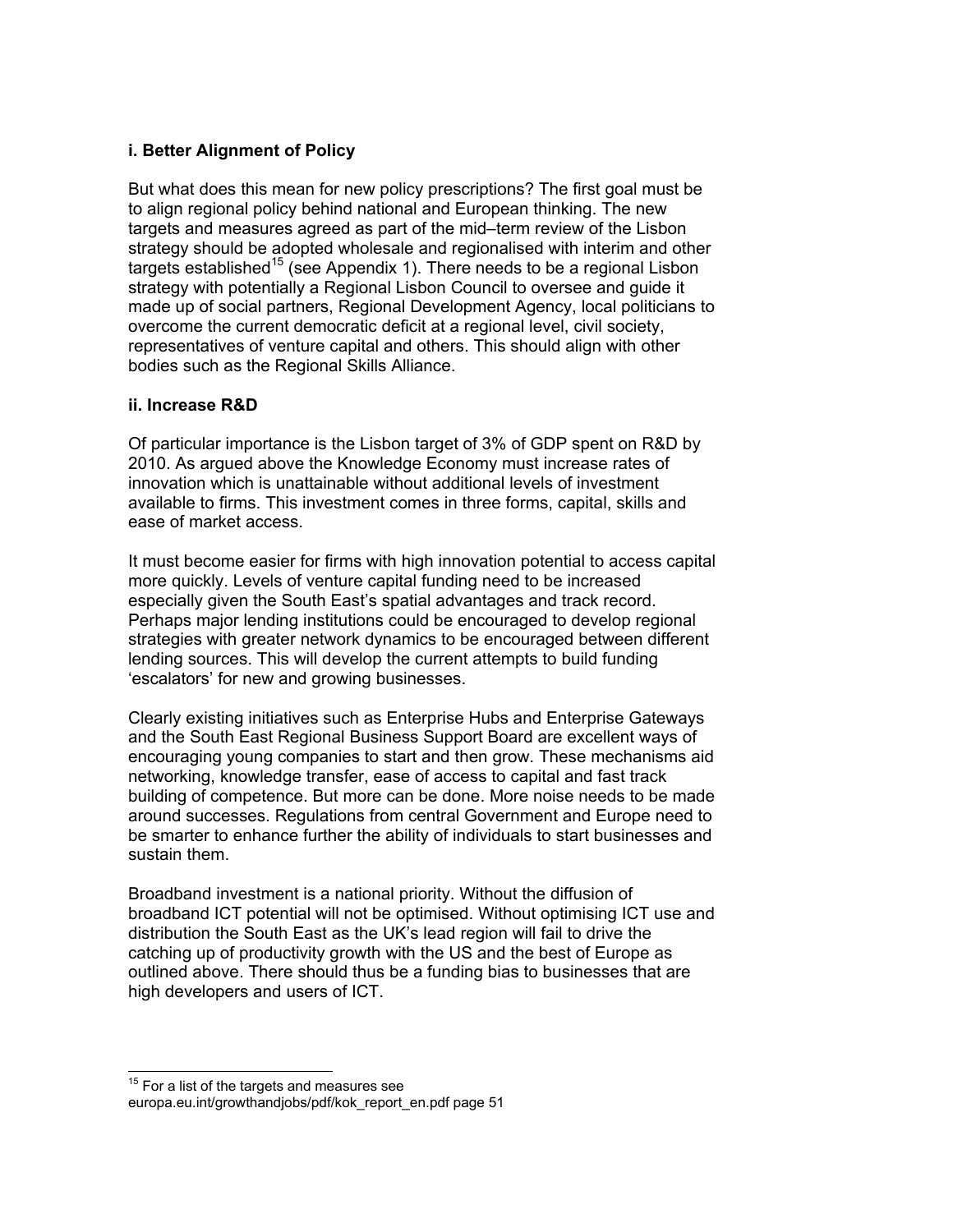### **Iii Develop city regions**

But more than this the region should actively seek to build up the potential of its 'ideopolises' and 'sub-ideopolises' arguably focused or capable of being focused around Oxford with its concentrations of advanced engineering, bio technology, ICT, new media and publishing industries; Canterbury with environmental technology, pharmaceuticals and medical equipment; Southampton/Portsmouth with aerospace, bio-technology, defence, ICT and marine technologies; Brighton and Gatwick with creative industries, financial services, health services, logistics, and tourism and hospitality; and Milton Keynes with research and development, new media and building and construction. These will need to take account of London as both an opportunity and a challenge for the South East.

### **Iv Stronger university/business links**

This means working with the major universities to match their research output with businesses capable of turning ideas into products and services; developing social and environmental capital to attract businesses and people to work and remain in these localities, and investing in infrastructure that is both sustainable and fit-for-purpose. The key element in such thinking is conceptual - to 'see the joins' between different policy initiatives, so as to turbo boost the outcomes.

### **V Build high value-adding manufacturing base**

Manufacturing in the UK will become more niche, more value adding and more technologically complex. Many of the UK's manufacturers operate high performing organisations working at the technological frontiers of their industries. The South East with its more than 25,000 manufacturing enterprises achieves higher levels of value added and exports than other UK regions. The region should investigate twinning with other regions around the world, particularly in Eastern Europe and the Far East, capable of boosting export share and knowledge diversity and transfer.

## **Vi Skills,Skills, Skills**

But no business, no economic growth and no productivity catch up will be possible without the people with the skills to deliver growth. In a knowledge economy people are the key asset and skills the key driver of higher performance. And the core skills needed, from which all other higher skills are developed are literacy and numeracy, ITC skills, learning to learn – processing, evaluating, problem-solving, Interpersonal and civic competences, entrepreneurship and life skills and cultural awareness.

Again the target is set out in the revised Lisbon strategy - 85 per cent plus of labour market entrants qualified to at least level 2 by 2010. To achieve this there needs to be National Qualifications structure with transferability of credits between formal and informal learning; mutual recognition of qualifications; training institutions that are demand focused with high employer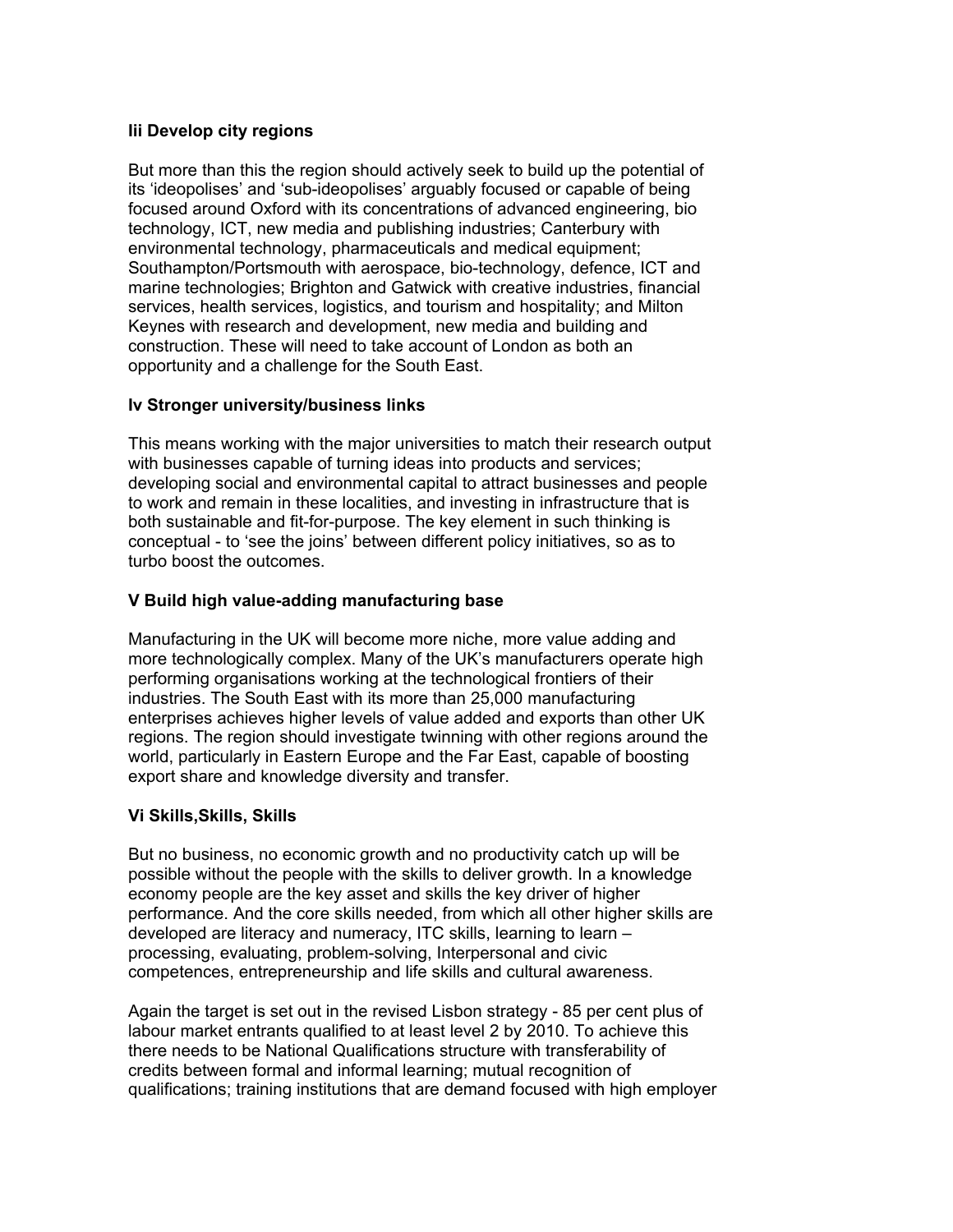involvement and leadership through qualifications, assessment and quality of curricula and training content. There must be powerful mechanisms to ensure minimum standards with new co-financing arrangements including more employee commitment encouraged by Trades Unions and other employee representative bodies. For the Government agencies the focus must be on ensuring access to basic skills for the most disadvantaged groups. There must be a comprehensive strategy for older workers worked through with the Department for Work and Pensions. Universal childcare for all children from the age of 12 months onwards must be the policy goal both as an instrument of early learning and to raise female participation rates. By doing all this the horizon lifts from basic skills to whole life skills.

The delivery mechanisms for achieving the above need to be guided far more by the demand side - by employers themselves. The new Sector Skills Councils have the clear potential to do this but need to be run by employers and engaged with employers. The history of the last 100 years is littered with the failures of well-meaning Government initiatives in this area that have foundered on the rocks of employer indifference and bureaucratic bungling. The Sector Skills Councils need to take the lead in clear mapping of the labour market dynamics by sector, ensuring the pay-offs on training are wellgrounded, well-disseminated and well-understood and close involvement in the development of suitable curricula and apprenticeships.

Regionally this means developing better strategies for workforce engagement via sectors, clusters, the Social Dialogue Forum and other mechanisms. It also means prioritising excluded groups such as the low skilled, and older workers seeking to retrain through individual mentoring schemes for example.

#### **Vii Environment First**

The local and global environment is critical to business and productivity growth. First pleasant local environments help attract knowledge workers. As the workforce becomes more highly skilled their labour market power becomes potentially stronger, particularly in high growth knowledge sectors where there are already severe skills shortages. With employers not offering the traditional trade-off for long-term commitment of a job for life and its concomitant security, knowledge workers want different but no less important things. They have swapped a job-for-life thinking for the concept of employability for life. Thus for employers to keep them they need to offer a range of different benefits – all of which, if done properly, will feed through into higher productivity.

This means nicer working environments, more flexibility and control over when, where and how work is accomplished. It means greater reliance on measuring outputs and not inputs such as 'time', which in turn means a new way of managing people and marshalling resources. Thus policies need to be geared to attracting the best and the brightest to come to the South East. It means thinking about the design and siting of new business and new business developments. It means creating the conditions for the transfer of best human resource management practices across the region. And it means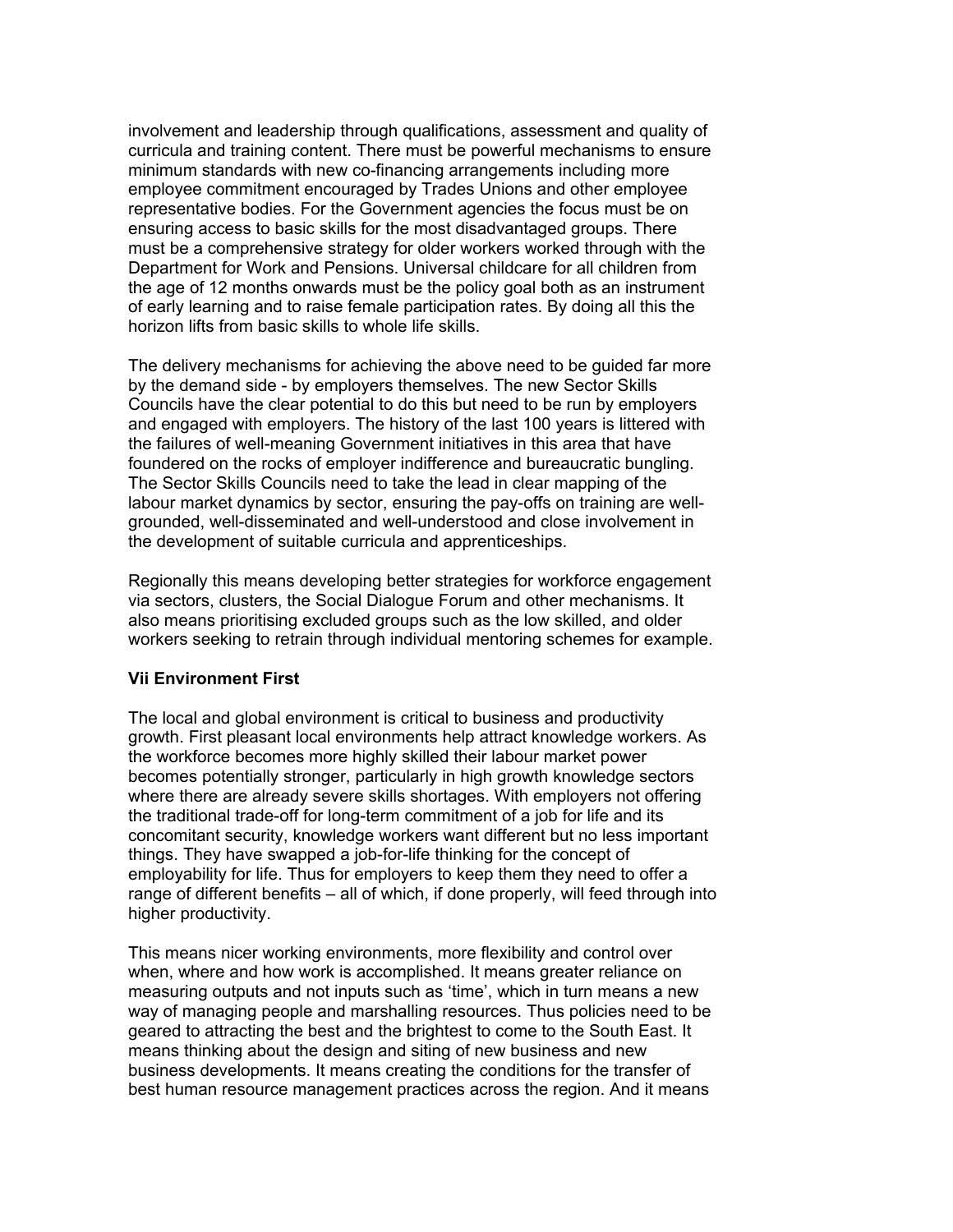considering how 'mobile working' can tap into the beauty of the South East and its attractiveness as a quality place to live with the opportunity to see this in daylight through flexible working arrangements.

The other aspect of the environment is eco-technology. Europe as a whole leads the world in this regard. The South East has a leadership role in the UK. Globalisation will intensify pressures on companies, countries and Governments to do more to protect the environment. The NGO movement. as auditors of corporate performance and reputation, will intensify the campaign for greater environmental protection from companies and Governments, naming and shaming as they do so. This presents a major opportunity for businesses that help other businesses to protect the environment. Eco-tax breaks should be increased. More smart regulation at a European level to develop this sector will help this process.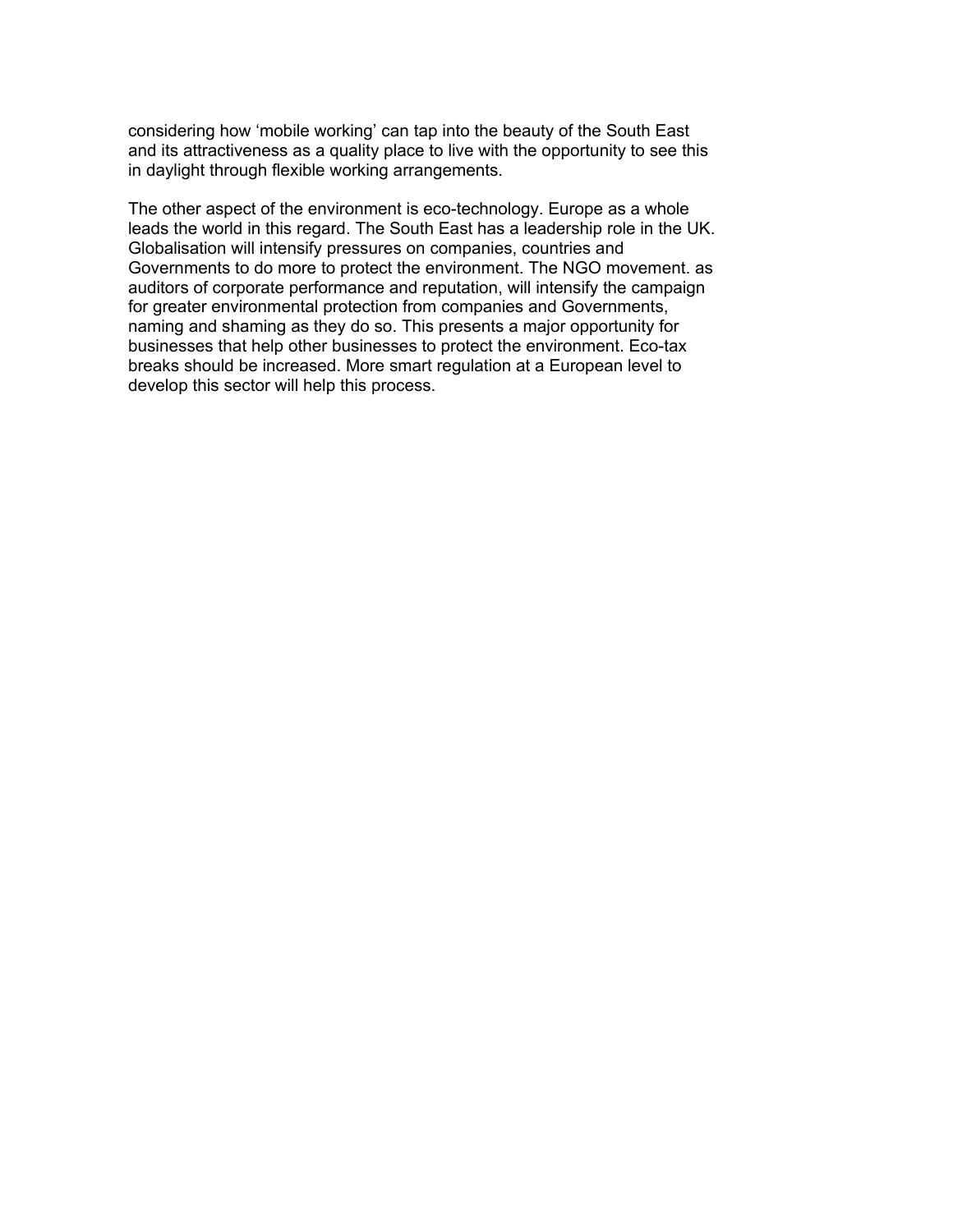# **5 Conclusions**

Globalisation offers an opportunity for the UK to lead Europe in developing a new economy for the 21<sup>st</sup> Century. This economy divides comparative advantage unevenly and in complex ways around the world. In the developed countries of the North our first mover advantages in higher levels of skills and investment, in soft infrastructure such as company law, and in our ability to attract the brightest and the best will remain for a considerable time.

This allows us to conceive of a different economic future. One that is based around knowledge as the key factor of production, offering primacy of place to the smart and the innovative, the networked and the e-enabled. Such an economy creates many challenges not least being the potential to increase inequalities between the knowledge rich and the knowledge poor. It places pressure for the public sector to develop new soft infrastructure that reimagines the contract between business and the state. And it argues for a commonwealth of regions where size and flexibility combine to create leverage and network opportunities.

The South East economy is well placed to make a quantum leap into this new economy. But to do so it must align its policies with the best in Europe. It should seek out more opportunities to identify and invest in high value adding sectors and firms and be aggressive in a policy of openness to global trade and inward investors. More than that it should seek to open up dialogue with new regions in Europe and elsewhere.

This is not to minimise the problems faced by the South East. It must tackle spatial inequalities, areas of intense economic and social deprivation with high levels of unemployment and skills deficits in core knowledge economy sectors. Some of the policy solutions to these problems have been outlined above. Perhaps more fundamental than these issues will be the challenge of overcoming a perceived democratic deficit. The English like their county councils, their towns and cities. But regions make economic sense. They combine economies of scale with local ownership of decisions. The South East may not have a regional identity like some other regions in the UK but that can be overcome. The region and city/region is here to stay.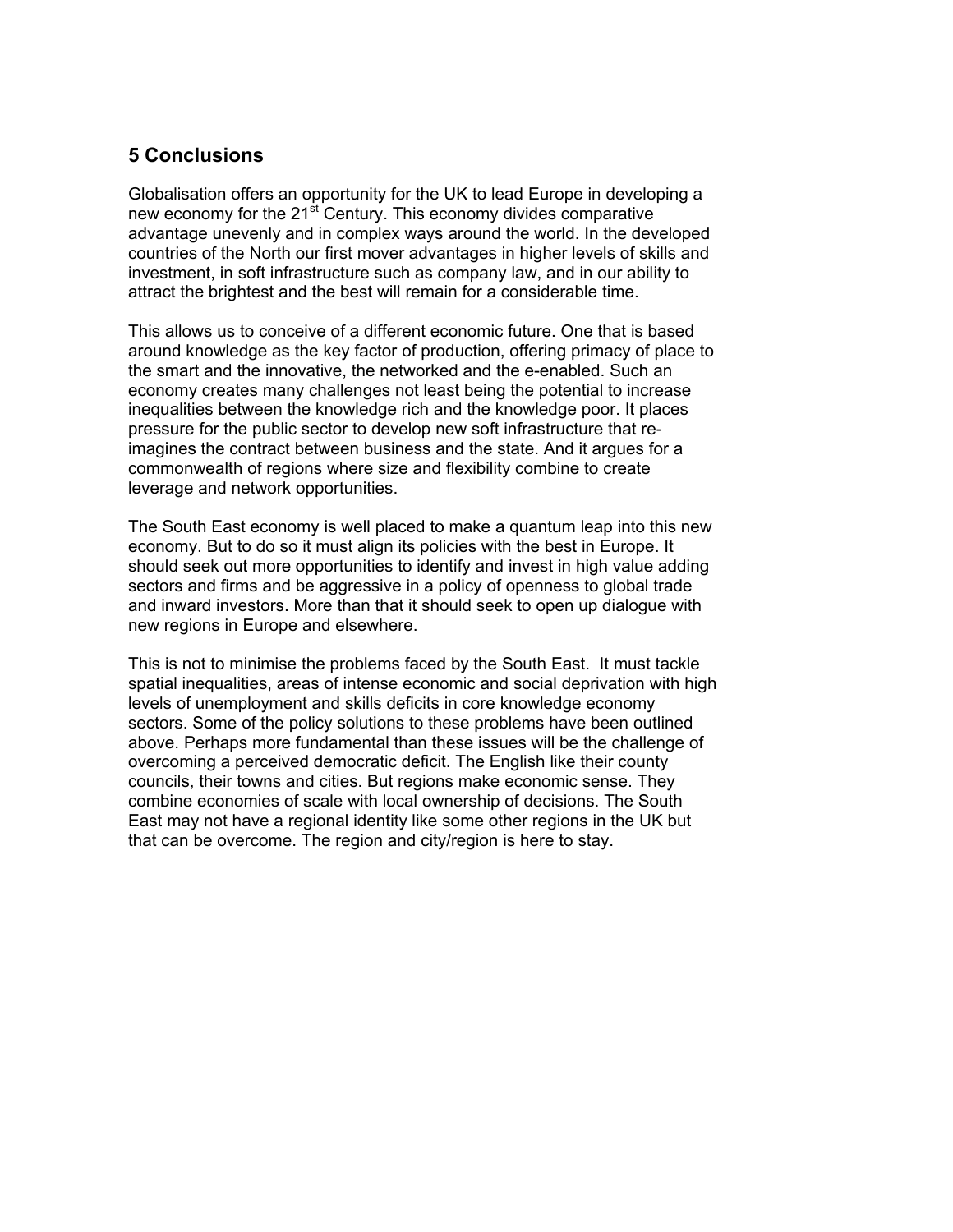# **Appendix 1**

# **Communication to the Spring 2005 European Council: Working together for growth and jobs – a new start for the Lisbon strategy**

The Commission published their mid-term review of the Lisbon strategy on 2 February 2005<sup>16</sup>. This document essentially endorsed the central conclusions of the second Kok report and set out a programme for action by member states. The objectives are explained in the foreword in the terms of the draft constitutional treaty:

> *[T] he sustainable development of Europe based on balanced economic growth and price stability, a highly competitive social market economy, aiming at full employment and social progress and a high level of protection and improvement of the quality of the environment.*

Key recommendations from the Commission include:

### **Delivery**

- Implementation of Lisbon demands a "renewed partnership for growth and jobs.
- The Commission will take responsibility for initiating policy and monitoring implementation by member states.
- Member states must take action to address the backlog of Lisbon reforms.

## **A renewed Lisbon action programme**

There are three areas where the Lisbon process needs to be re-energised

- Making the EU a more attractive place to invest and work
- Promoting knowledge and innovation to generate sustainable growth
- Creating more and better jobs

Member states will be required to prepare a single Lisbon action plan against which progress can be monitored. The number of targets will be reduced. Member states are invited to identify a minister with specific responsibility for delivering the Lisbon process.

*Making the EU a more attractive place to invest and work*  This demands action if the following four areas:

- Extending and deepening the internal market
- Improving European and national regulation
- Ensuring open and competitive markets inside and outside Europe
- Expanding and improving European infrastructure

The Commission propose therefore that:

l 16 Communication to the Spring European Council. *Working together for growth and jobs – A new start for the Lisbon strategy*. COM (2005)24. 2 February 2005.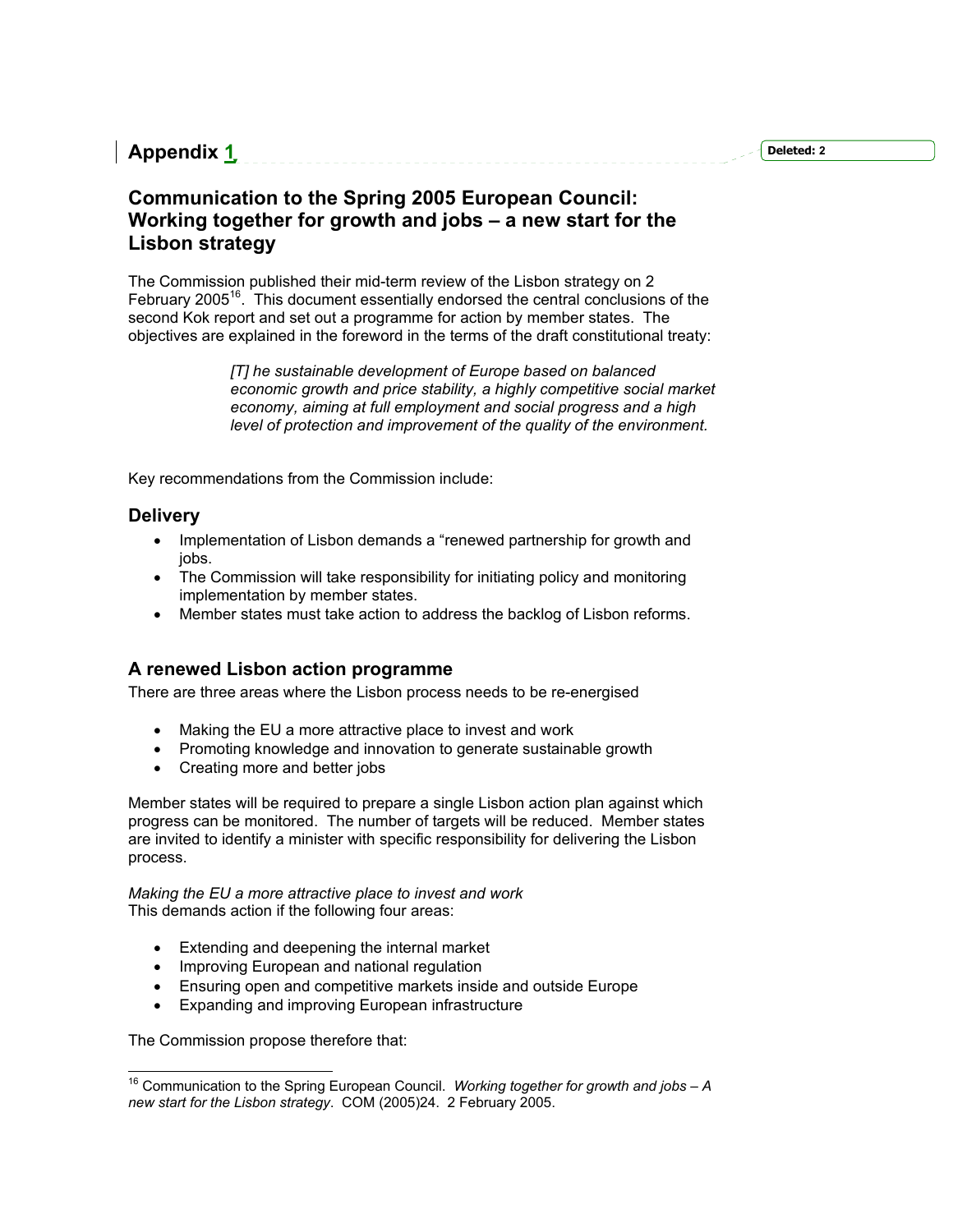- Member states should take further steps to open up markets for telecoms energy and transport.
- Further reforms are needed to open up markets for financial services and services in general. There should be a consolidated corporate tax base and a Community Patent
- The regulatory climate must be improved and the Commission will launch a new regulatory reform initiative, particularly focused on how impact assessments are carried out.
- Competition rules must be applied proactively. Sectoral screenings of barriers to competition will be launched in energy, telecoms and financial services.
- The EU will press hard for the completion of the Doha round at the WTO and continue to develop bilateral arrangements or regional economic relationships.

#### *Knowledge and Innovation for Growth*  Action is needed to:

- Increase and improve investment in R&D
- Facilitate innovation, the use of ICT and the sustainable use of resources
- Contribute to a strong European industrial base.

Specifically this means that the following actions should be taken as a matter of priority:

- Member states must give a high priority to innovation policy and must work towards making the knowledge society a reality. The EU focus on biotechnology and eco-innovation will help in this endeavour.
- More investment, both public and private, is needed in R&D. The Commission will present proposals in April on a new Community research framework programme.
- A major programme of reform of state aids policy will begin later this year. Member states will have more scope to support research and innovation – particularly by SMEs.
- The Commission will propose the creation of a European Institute of Technology, to attract the best minds, ideas and companies from around the world and will support the establishment of Innovation Poles – bringing together high tech SMEs, universities and the necessary business and financial support.
- The Commission and member states must step up their promotion of ecoinnovation – in other words the development of environmental technologies to ensure that economic development can continue on a sustainable path. There will be more support for environmental R&D, including the leveraging of private finance through the European investment Bank to promote low carbon technologies.
- Partnership with industry will be reinforced through the European Technology Initiative, building on the success of the Galileo satellite navigation system.

*Creating more and better jobs*  Action is needed to: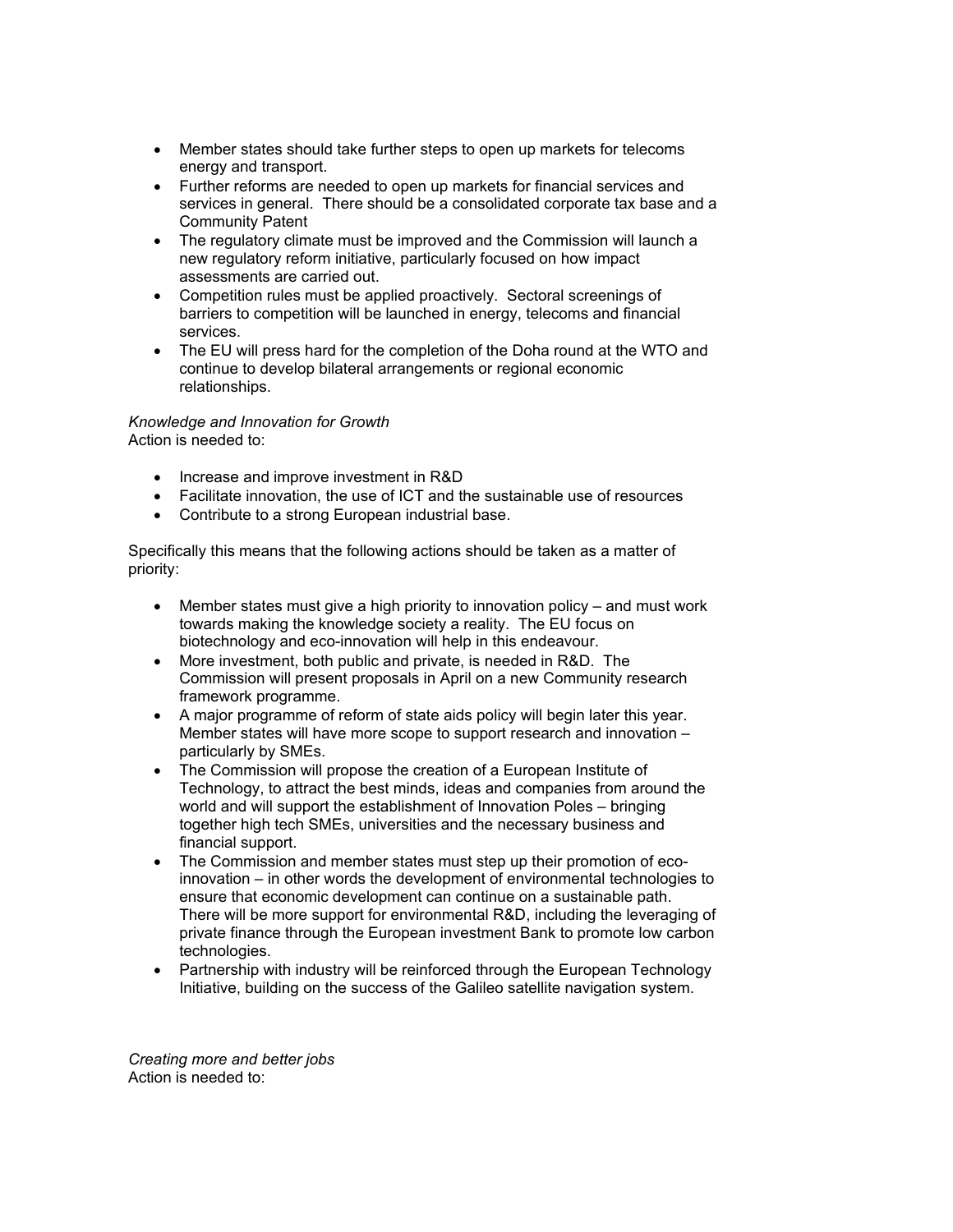- Attract more people into employment and modernise social protection systems
- Improve the adaptability of workers and enterprises and the flexibility of labour markets
- Invest more in human capital through better education and skills.

The following actions should therefore be taken as a matter of priority:

- The social partners should develop a joint Lisbon action plan in advance of the 2005 Spring Council to identify their contribution to the Lisbon goals.
- Member states and the social partners are invited to consider how active employment policies can make work pay and help disadvantaged groups to stay in work. This includes active ageing policies so that people do not leave the workforce too early and the reform of social protection systems, which offer flexibility and security for workers confronting labour market change.
- Member states should fix national employment targets for 2008 and 2010.
- There must be a focus on the employment prospects of young people, with reforms to ensure that they possess the skills they need to find work and learn throughout their lives.
- Member states and the social partners must work to improve the adaptability of the workforce and businesses as well as the flexibility of the labour market
- Demographic change demands that the EU develops a sophisticated policy of managed migration.
- Europe needs more and better investments in education and training. The Commission will contribute to the process buy adopting a new lifelong learning programme to replace existing arrangements.
- Member states should work with the Commission to promote more labour mobility across the EU. This demands action to ensure effective mutual recognition of qualifications.
- The EU structural funds should be used to support projects focused on the delivery of the Lisbon goals – looking at how jobs and growth can be delivered at a local level.

## **Improving Lisbon Governance**

- The Commission will bring forward a Lisbon action programme to explain what is to be done and who is responsible
- Governance arrangements must be reformed so that Lisbon becomes more effective and is more easily understood.
- The Commission is proposing to streamline the Broad Economic Policy Guidelines. An integrated set of guidelines alongside the Lisbon action programme will be used to move the reform process forward. These will cover macro-economic policy, employment policy and structural reform.
- Member states should appoint a single minister responsible for the delivery of the Lisbon process.
- Reporting will be simplified so that there is a single report at European level and single national action plans. This will allow the Council and the Parliament to focus on the critical policy issues.

The Commission are therefore inviting the Council to:

• Launch a new partnership for Growth and Jobs